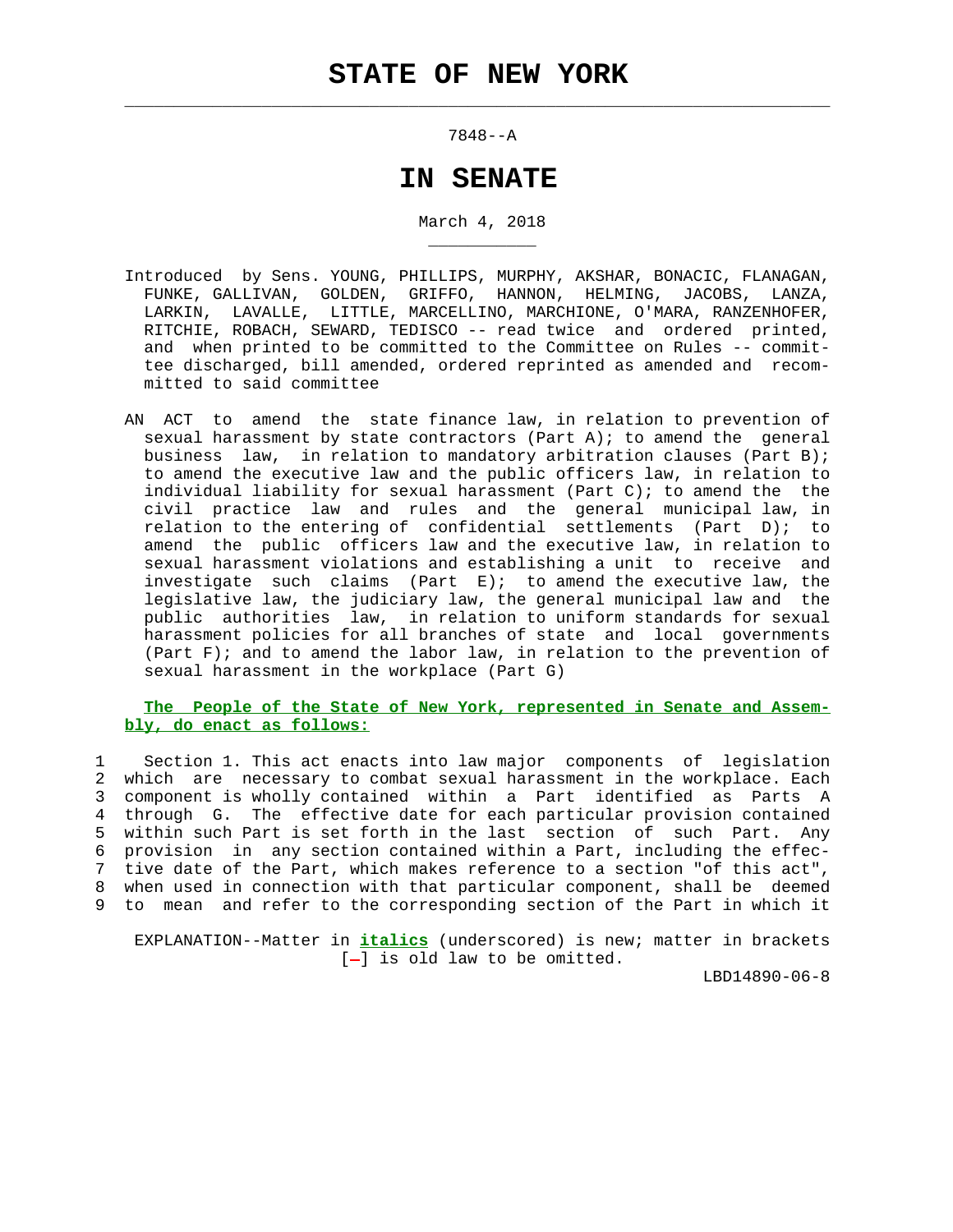1 is found. Section three of this act sets forth the general effective 2 date of this act.

## 3 PART A

 4 Section 1. The state finance law is amended by adding a new section 5 148 to read as follows:

**§ 148. Prevention of sexual harassment by state contractors. 1. Defi- nitions. As used in this section, the following terms shall have the following meanings unless otherwise specified:**

**a. "State agency" means (1) (a) any state department, office, bureau, division, committee, council, or (b) any division, board, office, committee, council, commission or bureau of any state department, or (c) the state university of New York and the city university of New York, including all their constituent units except community colleges and the independent institutions operating statutory or contract colleges on behalf of the state, or (d) a board or commission, a majority of whose members are appointed by the governor; and (2) a "state authority", as defined in subdivision one of section two of the public authorities law. b. "Sexual harassment" means unwelcome sexual advances, requests for sexual favors, or other verbal or physical conduct of a sexual nature if such conduct is made either explicitly or implicitly a term or condition of employment, or submission to or rejection of such conduct is used as the basis for employment decisions affecting an individual's employment, or such conduct has the purpose or effect of unreasonably interfering with an individual's work performance or creating an intimidating, hostile or offensive work environment.**

**c. "Contract" means any contract or other agreement for "government procurement" as such term is defined in subdivision (e) of section one hundred thirty-nine-k of the state finance law, including an amendment, extension, renewal, or change order to an existing contract (other than amendments, extensions, renewals, or change orders that are authorized and payable under the terms of the contract as it was finally awarded or approved by the comptroller, as applicable), for an article of procure- ment. Grants, article eleven-B contracts, program contracts between not-for-profit organizations, as defined in article eleven-B of the state finance law, and the unified court system, intergovernmental agreements, railroad and utility force accounts, utility relocation project agreements or orders, contracts governing organ transplants, contracts allowing for state participation in a trade show, and eminent domain transactions shall not be deemed contracts.**

**2. Every state contractor to whom any contract shall be let shall have in place an anti-sexual harassment policy consistent with current state and federal statutory provisions. Such sexual harassment policy shall be widely distributed and made available to every employee and included in every new employee orientation.**

**3. Every state contractor to whom a contract is let shall conduct appropriate yearly anti-sexual harassment training. Such training shall be no less than two hours in length and interactive and shall (i) define sexual harassment; (ii) provide examples of conduct that would be defined as unlawful sexual harassment; (iii) include but not be limited to information concerning the federal and state statutory provisions concerning sexual harassment and remedies available to victims of sexual harassment; and (iv) inform employees of their rights of redress and the**

**availability and forms of complaint resolution assistance.**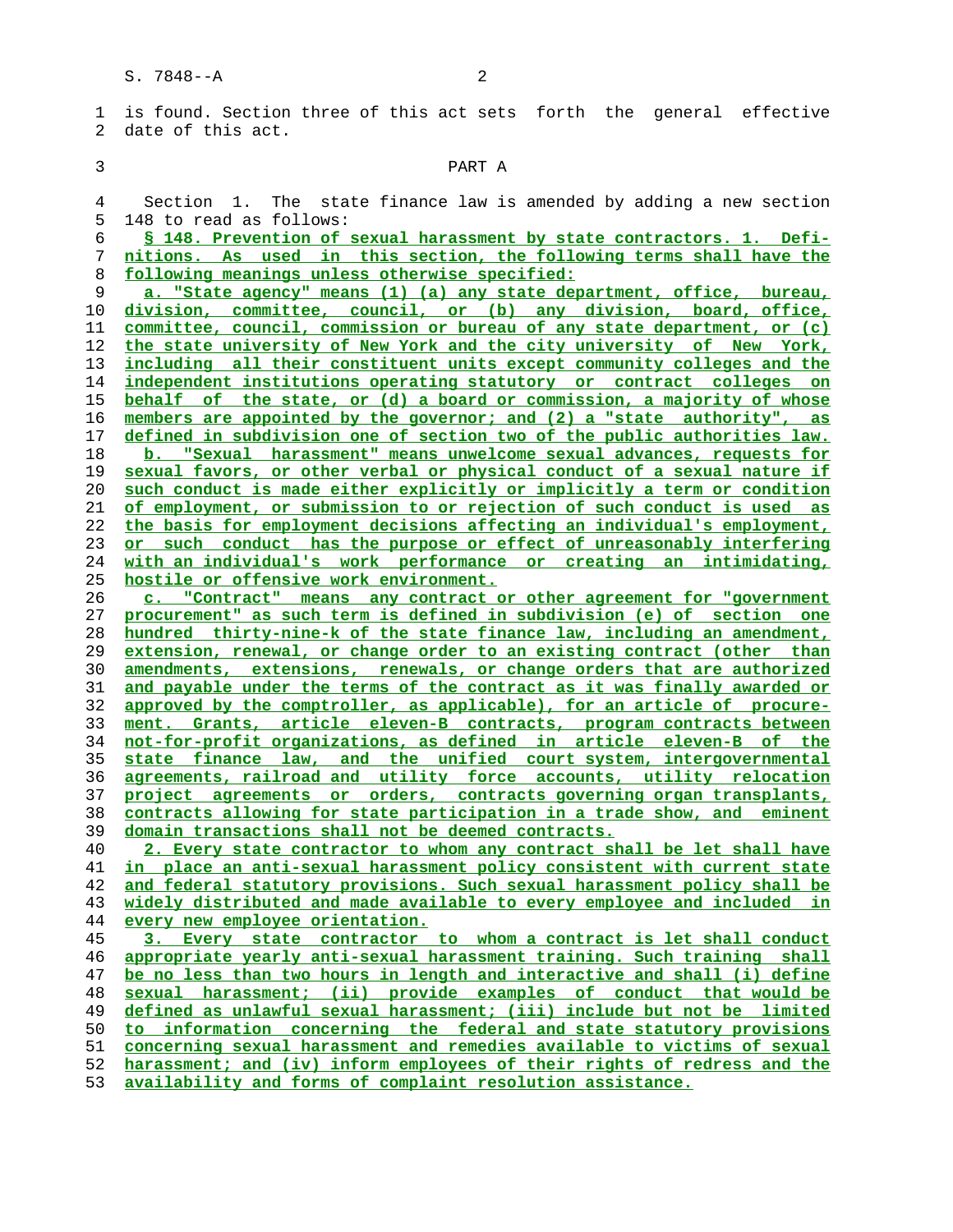| 1<br>2   |                                                                                                                                              |
|----------|----------------------------------------------------------------------------------------------------------------------------------------------|
|          | 4. A clause shall be inserted in all contracts hereafter made or                                                                             |
|          | awarded by the state, or by any state agency, requiring a contractor to                                                                      |
| 3        | whom any contract shall be let, granted or awarded, as required by law,                                                                      |
| 4        | to certify to the office of general services not later than June thirti-                                                                     |
| 5        | eth of each year during the term of the contract that (i) such contrac-                                                                      |
| 6        | tor has adopted an anti-sexual harassment policy; (ii) such policy has                                                                       |
| 7        | been delivered to each new employee; (iii) such policy has been widely                                                                       |
| 8        | distributed and made available to all employees; and (iv) anti-sexual                                                                        |
| 9        | harassment training has been conducted.                                                                                                      |
| 10       | 5. If any contractor fails to certify pursuant to subdivision four of                                                                        |
| 11       | this section, such contractor shall have sixty days to cure such defect.                                                                     |
| 12       | If after sixty days the defect has not been cured, the contractor shall                                                                      |
| 13       | be prohibited from obtaining any additional state government contracts                                                                       |
| 14       | until the defect is cured. The office of general services shall prepare                                                                      |
| 15       | and deliver to the governor, the temporary president of the senate and                                                                       |
| 16       | the speaker of the assembly an annual report in September of each year                                                                       |
| 17       | which identifies the number of contractors who, as of September of each                                                                      |
| 18       | year have failed to comply with subdivision four of this section and are                                                                     |
| 19       | prohibited from obtaining any additional state government contracts.                                                                         |
| 20       | § 2. This act shall take effect on the one hundred eightieth day after                                                                       |
| 21       | it shall have become a law.                                                                                                                  |
|          |                                                                                                                                              |
| 22       | PART B                                                                                                                                       |
|          |                                                                                                                                              |
| 23       | Section 1. The general business law is amended by adding a new section                                                                       |
| 24       | 398-f to read as follows:                                                                                                                    |
| 25       | § 398-f. Mandatory arbitration clauses; prohibited. 1. Definitions. As                                                                       |
| 26       | used in this section:                                                                                                                        |
| 27       |                                                                                                                                              |
|          | a. The term "employer" shall have the same meaning as provided in                                                                            |
| 28       | subdivision five of section two hundred ninety-two of the executive law.                                                                     |
| 29       | b. The term "sexual harassment" shall have the same meaning as                                                                               |
| 30       |                                                                                                                                              |
|          | provided in subdivision thirty-five of section two hundred ninety-two of                                                                     |
| 31       | <u>the executive law.</u>                                                                                                                    |
| 32       | c. The term "prohibited clause" shall mean any clause or provision in                                                                        |
| 33       | any contract which requires as a condition of the enforcement of the                                                                         |
| 34       | contract or obtaining remedies under the contract that the parties                                                                           |
| 35       | submit to mandatory arbitration to resolve any allegation or claim of an                                                                     |
| 36       | unlawful discriminatory practice of sexual harassment.                                                                                       |
| 37       | The term "mandatory arbitration clause" shall mean a term or<br>d.                                                                           |
| 38       | provision contained in a written contract which requires the parties to                                                                      |
| 39       | such contract to submit any matter thereafter arising under such                                                                             |
| 40       | contract to arbitration prior to the commencement of any legal action to                                                                     |
| 41       | enforce the provisions of such contract and which also further provides                                                                      |
| 42       | language to the effect that the facts found or determination made of the                                                                     |
| 43       | arbitrator or panel of arbitrators in its application to a party alleg-                                                                      |
| 44       | ing an unlawful discriminatory practice based on sexual harassment shall                                                                     |
| 45       | be final and not subject to independent court review.                                                                                        |
| 46       | e. The term "arbitration" shall mean the use of a decision making                                                                            |
| 47       | forum conducted by an arbitrator or panel of arbitrators within the                                                                          |
| 48       | meaning and subject to the provisions of article seventy-five of the                                                                         |
| 49       | civil practice law and rules.                                                                                                                |
| 50       | 2. a. Prohibition. No written contract, entered into on or after the                                                                         |
| 51       | effective date of this section shall contain a prohibited clause as                                                                          |
| 52       | defined in paragraph c of subdivision one of this section.                                                                                   |
| 53<br>54 | b. Exceptions. Nothing contained in this section shall be construed to<br>impair or prohibit an employer from incorporating a non-prohibited |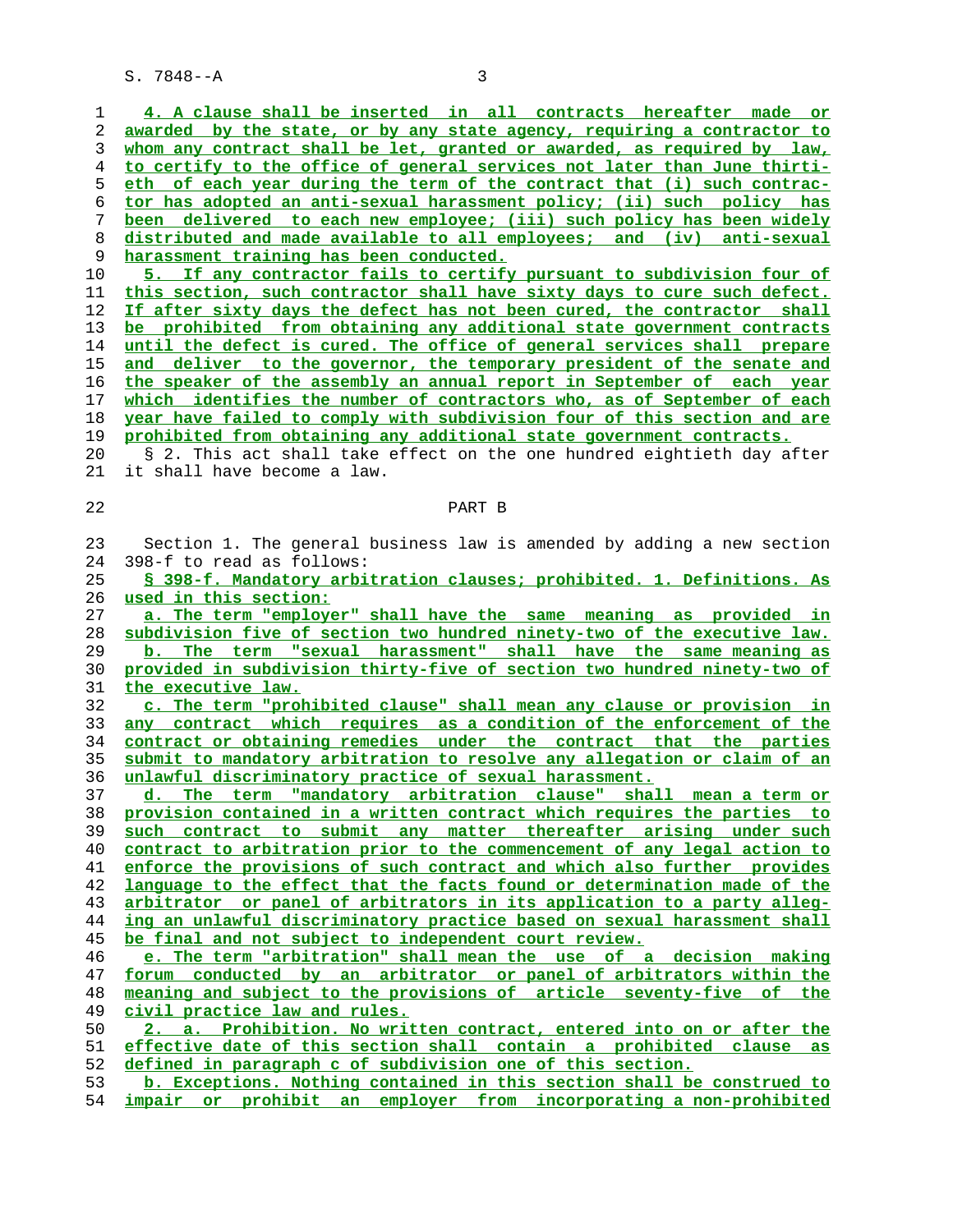**clause or other mandatory arbitration provision within such contract, that the parties agree upon. c. Mandatory arbitration clause null and void. The provisions of such a mandatory arbitration clause shall be null and void. The inclusion of such clause in a written contract shall not serve to impair the enforce- ability of any other provision of such contract. 3. Where there is a conflict between any collective bargaining agree- ment and this section, such agreement shall be controlling.** § 2. This act shall take effect on the first of January next succeed- 10 ing the date on which it shall have become a law. 11 PART C 12 Section 1. Section 292 of the executive law is amended by adding a new 13 subdivision 35 to read as follows: **35. The term "sexual harassment" means unwelcome sexual advances, requests for sexual favors, or other verbal or physical conduct of a sexual nature if such conduct is made either explicitly or implicitly a term or condition of employment, or submission to or rejection of such conduct is used as the basis for employment decisions affecting an indi- vidual's employment, or such conduct has the purpose or effect of unrea- sonably interfering with an individual's work performance or creating an intimidating, hostile or offensive work environment, even if the complaining individual is not the intended target of the sexual harass- ment.** 24 § 2. The executive law is amended by adding a new section 296-d to 25 read as follows: **§ 296-d. Sexual harassment relating to non-employees. 1. An employer may be held liable for the acts of non-employees, with respect to "sexu- al harassment" as such term is defined in subdivision thirty-five of section two hundred ninety-two of this article when the employer, its agents or supervisors knew or should have known that its contractor, vendor, consultant or other person providing services pursuant to a contract in the workplace or employees of such contractor, vendor, consultant or other person providing services pursuant to a contract in the workplace was subjected to "sexual harassment" as such term is defined in subdivision thirty-five of section two hundred ninety-two of this article by an employee and the employer fails to take immediate and appropriate corrective action. In reviewing cases involving the acts of non-employees, the extent of the employer's control and any other legal responsibility which the employer may have with respect to the conduct of those non-employees shall be considered. 2. Employers shall take all reasonable steps to prevent sexual harass- ment from occurring.** 43 § 3. The executive law is amended by adding a new section 656 to read 44 as follows: **§ 656. Individual liability for sexual harassment. a. For the purposes of this section, "sexual harassment" shall include unwelcome sexual advances, requests for sexual favors, or other verbal or physical conduct of a sexual nature when: (i) submission to such conduct is made either explicitly or implicitly a term or condition of an individual's employment; (ii) submission to or rejection of such conduct by an indi- vidual is used as the basis for employment decisions affecting such** individual; or (iii) such conduct has the purpose or effect of interfer-**ing with an individual's work performance or creating an intimidating,**

**hostile, or offensive working environment.**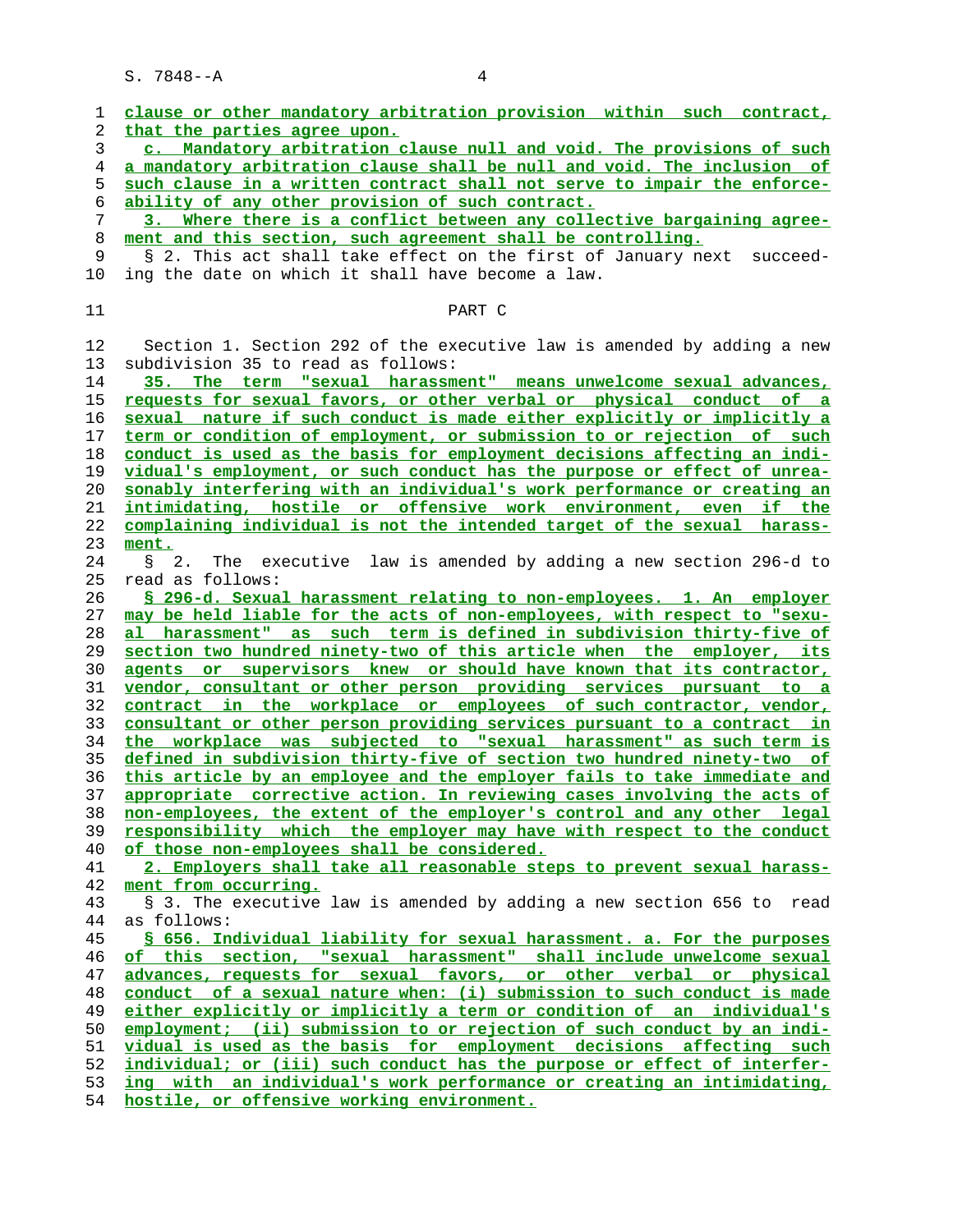**b. The office of employee relations shall review each proposed agreed judgment, stipulation, decree, agreement to settle, assurance of discon- tinuance or other agreement to resolve any internal complaint, complaint to the United States equal employment opportunity commission or New York division of human rights, or other complaint filed by an employee of a "state agency" as such term is defined by section one hundred forty- eight of the state finance law, that has not been filed in state or federal court, if the act or omission from which such complaint arose involved sexual harassment. The office of employee relations shall not approve such agreement to the extent such agreement includes a proposal for the state to indemnify and save harmless an employee for the employ- ee's individual liability with respect to any portion of the judgement, stipulation, decree, agreement to settle, assurance of discontinuance or other agreement that is based upon an allegation of sexual harassment.** 15 § 4. Section 17 of the public officers law is amended by adding a new 16 subdivision 12 to read as follows: **12. (a) For the purposes of this section, "sexual harassment" shall include unwelcome sexual advances, requests for sexual favors, or other verbal or physical conduct of a sexual nature when: (i) submission to such conduct is made either explicitly or implicitly a term of condition of an individual's employment; (ii) submission to or rejection of such conduct by an individual is used as the basis for employment decisions affecting such individual; or (iii) such conduct has the purpose or effect of interfering with an individual's work performance or creating an intimidating, hostile, or offensive working environment. (b) Notwithstanding any provision of this article or law, the state shall not indemnify and save harmless an employee in the amount of any final judgment obtained against such employee in any state or federal court, or in the amount of any settlement of a claim, of such employee or officer's intentional wrongdoing where there is a finding or admis- sion of sexual harassment in any legal proceeding, subject to a proceed- ing before a court of competent jurisdiction. Nothing shall prohibit the provisional indemnification for the purpose of an award to the damaged party.** 35 § 5. Section 17 of the public officers law is amended by adding a new 36 subdivision 13 to read as follows: **13. Any payment to any complainant shall be subject to the state receiving in writing an executed document providing the state with all subrogation rights of the claimant to costs or damages from any respon- sible party. The state shall at a minimum within thirty days commence an immediate separate summary action or proceeding against the appropriate party to recoup such public monies expended.** 43 § 6. Subdivision 3 of section 17 of the public officers law is amended 44 by adding a new paragraph (e) to read as follows: **(e) Notwithstanding any other law to the contrary, for any claim or cause of action, whether arising under common law, equity, or any provision of law, the factual foundation for which involves sexual harassment as such term is defined in subdivision thirty-five of section two hundred ninety-two of the executive law, in resolving, by agreed judgment, stipulation, decree, agreement to settle, assurance of discon- tinuance or otherwise, no state agency or employee acting in their offi- cial capacity shall have the authority to include or agree to include in such resolution any term or condition that would prevent the disclosure of any or all factual information related to the action unless the condition of confidentiality is the complainant's preference. Any such condition must be provided to the complainant, who shall have twenty-one**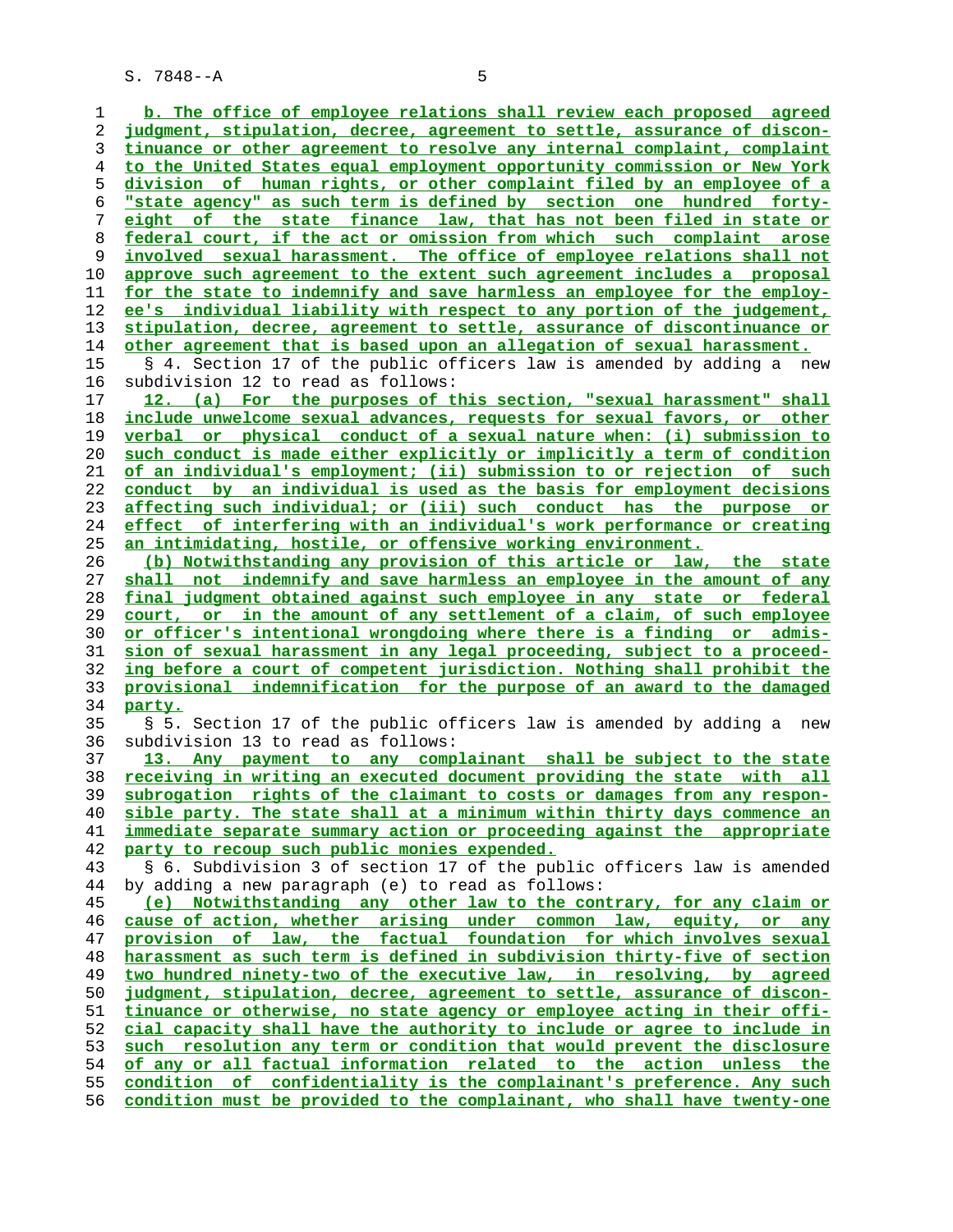| 1              | days to consider the condition. If after twenty-one days, such condi-                                                                         |
|----------------|-----------------------------------------------------------------------------------------------------------------------------------------------|
| 2              | tion is the complainant's preference, such preference shall be memorial-                                                                      |
| 3              | ized in an agreement signed by the complainant.                                                                                               |
| $\overline{4}$ | § 7. Paragraph (d) of subdivision 4 of section 18 of the public offi-                                                                         |
| 5              | cers law is relettered paragraph (e) and a new paragraph (d) is added to                                                                      |
| 6              | read as follows:                                                                                                                              |
| 7              | (d)(i) For the purposes of this section, "sexual harassment" shall                                                                            |
| 8              | include unwelcome sexual advances, requests for sexual favors, or other                                                                       |
| 9              | verbal or physical conduct of a sexual nature when: (A) submission to                                                                         |
| 10             | such conduct is made either explicitly or implicitly a term or condition                                                                      |
| 11             | of an individual's employment; (B) submission to or rejection of such                                                                         |
| 12             | conduct by an individual is used as the basis for employment decisions                                                                        |
| 13             | affecting such individual; or (C) such conduct has the purpose or effect                                                                      |
| 14             | of interfering with an individual's work performance or creating an                                                                           |
| 15             | intimidating, hostile, or offensive working environment.                                                                                      |
| 16             | (ii) No public entity shall indemnify or save harmless an employee                                                                            |
| 17             | with respect to the amount of any final judgment obtained against such                                                                        |
| 18             | employee in any state or federal court, or in the amount of any settle-                                                                       |
| 19             | ment of a claim, of such employee or officer's intentional wrongdoing                                                                         |
| 20             | where there is a finding or admission of sexual harassment in any legal                                                                       |
| 21             | proceeding, subject to a proceeding before a court of competent juris-                                                                        |
| 22             | diction. Nothing shall prohibit the provisional indemnification for the                                                                       |
| 23             | purpose of an award to the damaged party.                                                                                                     |
| 24             | (iii) Any payment to any complainant shall be subject to the public                                                                           |
| 25             | entity receiving in writing an executed document providing the public                                                                         |
| 26             | entity with all subrogation rights of the claimant to costs or damages                                                                        |
| 27             | from any responsible party. The public entity shall at a minimum within                                                                       |
|                |                                                                                                                                               |
|                |                                                                                                                                               |
| 28             | thirty days commence an immediate separate summary action or proceeding                                                                       |
| 29             | against the appropriate party to recoup such public monies expended.                                                                          |
| 30             | § 8. This act shall take effect immediately.                                                                                                  |
|                | PART D                                                                                                                                        |
| 31             |                                                                                                                                               |
| 32             | Section 1. The civil practice law and rules is amended by adding a new                                                                        |
| 33             | section 5003-b to read as follows:                                                                                                            |
| 34             | § 5003-b. Actions for sexual harassment. With respect to all actions                                                                          |
| 35             | to recover damages for sexual harassment, as defined in section three                                                                         |
| 36             | hundred ninety-eight-f of the general business law, no court shall                                                                            |
| 37             |                                                                                                                                               |
| 38             | accept any settlement, including any confidentiality agreement or<br>provision that would prevent the disclosure of any or all factual infor- |
| 39             | mation related to the action unless the condition of confidentiality is                                                                       |
| 40             | the complainant's preference and the court has considered the potential                                                                       |
| 41             | impact on the public and finds that the complainant's preference is not                                                                       |
| 42             | a result of intimidation, coercion, retaliation, or threats directed at                                                                       |
| 43             | the complainant. Any such condition must be provided in writing to the                                                                        |
| 44             | complainant and to the court for consideration. If the court determines                                                                       |
| 45             | that any or all of the factual information related to the action shall                                                                        |
| 46             | not be disclosed, the preference shall be memorialized in an agreement                                                                        |
| 47             | signed by the complainant. Provided, however, subject to the provisions                                                                       |
| 48             | of the domestic relations law, a settlement agreement may include a                                                                           |
| 49             | confidentiality provision only if such provision is approved by the                                                                           |
| 50             | court for good cause in an open proceeding.                                                                                                   |
| 51             | § 2. The general municipal law is amended by adding a new section 70-b                                                                        |
| 52             | to read as follows:<br>§ 70-b. Confidential settlements. a. For the purposes of this section,                                                 |

**sexual harassment includes unwelcome sexual advances, requests for sexu-**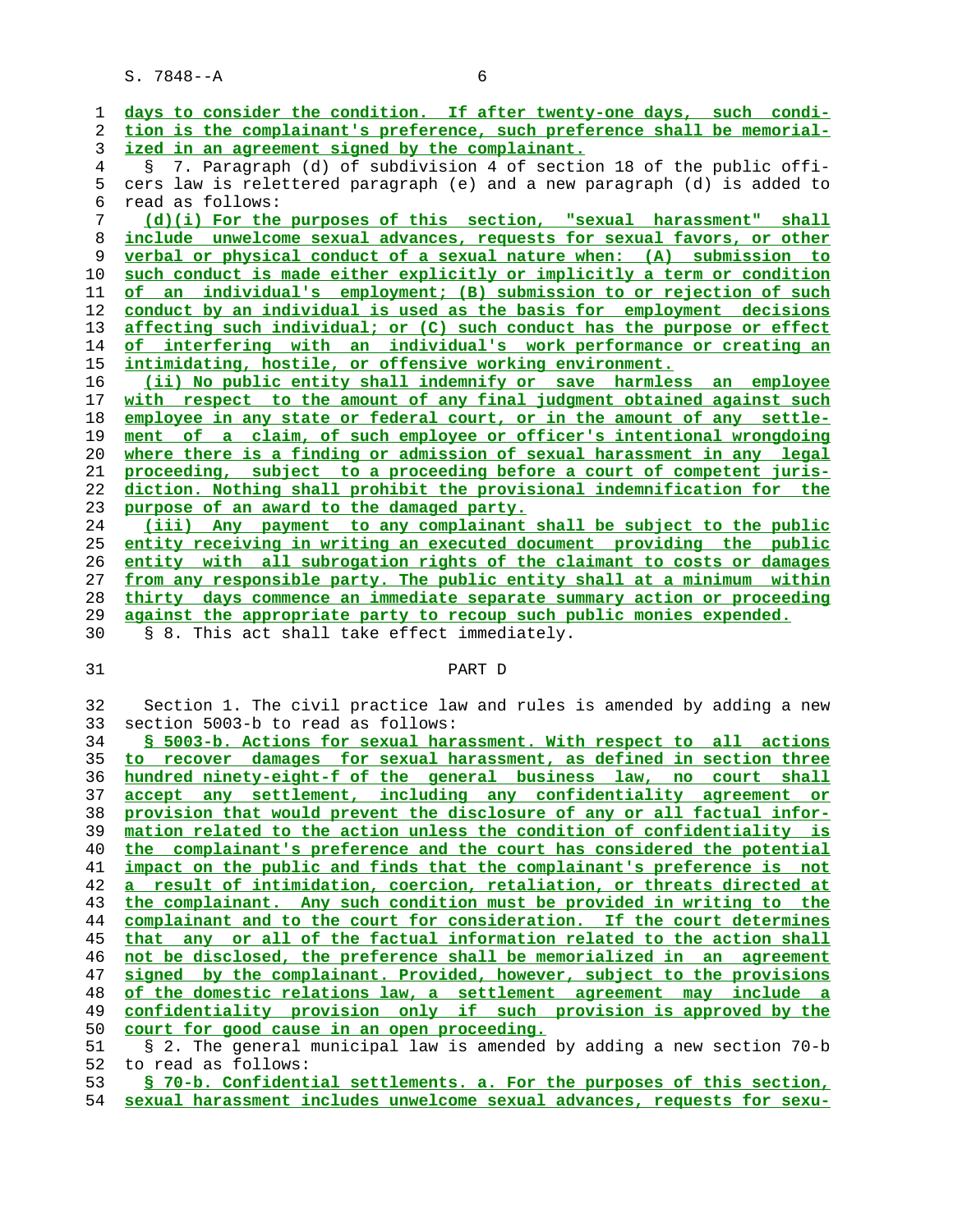**al favors, and other verbal or physical conduct of a sexual nature when: (i) submission to such conduct is made either explicitly or implicitly a term or condition of an individual's employment; (ii) submission to or rejection of such conduct by an individual is used as the basis for employment decisions affecting such individual; or (iii) such conduct has the purpose or effect of interfering with an individual's work performance or creating an intimidating, hostile, or offensive working environment.**

**b. Notwithstanding any other law to the contrary, for any claim or cause of action, whether filed or unfiled, actual or potential, and whether arising under common law, equity, or any provision of law, the factual foundation for which involves sexual harassment, in resolving, by agreed judgment, stipulation, decree, agreement to settle, assurance of discontinuance or otherwise, every county, city, town, village, school district and other political subdivision, official or employee acting in their official capacity shall not have the authority to include or agree to include in such resolution any term or condition that would prevent the disclosure of any or all factual information related to the action unless the condition of confidentiality is the complainant's preference. Any such condition must be provided to the complainant, who shall have twenty-one days to consider the condition. If after twenty-one days, such condition is the complainant's prefer- ence, such preference shall be memorialized in an agreement signed by the complainant.**

25 § 3. This act shall take effect immediately.

## 26 PART E

 27 Section 1. Subdivision 3 of section 74 of the public officers law is 28 amended by adding a new paragraph j to read as follows:

**j. No officer or employee of a state agency, member of the legislature or legislative employee shall commit an act of sexual harassment while serving in his or her official capacity. For the purposes of this section, "sexual harassment" shall include unwelcome sexual advances, requests for sexual favors, and other verbal or physical conduct of a sexual nature when submission to such conduct is made either explicitly or implicitly a term or condition of an individual's employment, submission to or rejection of such conduct by an individual is used as the basis for employment decisions affecting such individual or such conduct has the purpose or effect of interfering with an individual's work performance or creating an intimidating, hostel, or offensive work- ing environment.**

 41 § 2. Subdivision 4 of section 74 of the public officers law, as 42 amended by chapter 14 of the laws of 2007, is amended to read as 43 follows:

 44 4. **a.** Violations. In addition to any penalty contained in any other 45 provision of law any such officer, member or employee who shall knowing- 46 ly and intentionally violate any of the provisions of this section may 47 be fined, suspended or removed from office or employment in the manner 48 provided by law. Any such individual who knowingly and intentionally 49 violates the provisions of paragraph b, c, d or i of subdivision three 50 of this section shall be subject to a civil penalty in an amount not to 51 exceed ten thousand dollars and the value of any gift, compensation or 52 benefit received as a result of such violation. Any such individual who 53 knowingly and intentionally violates the provisions of paragraph a, e or 54 g of subdivision three of this section shall be subject to a civil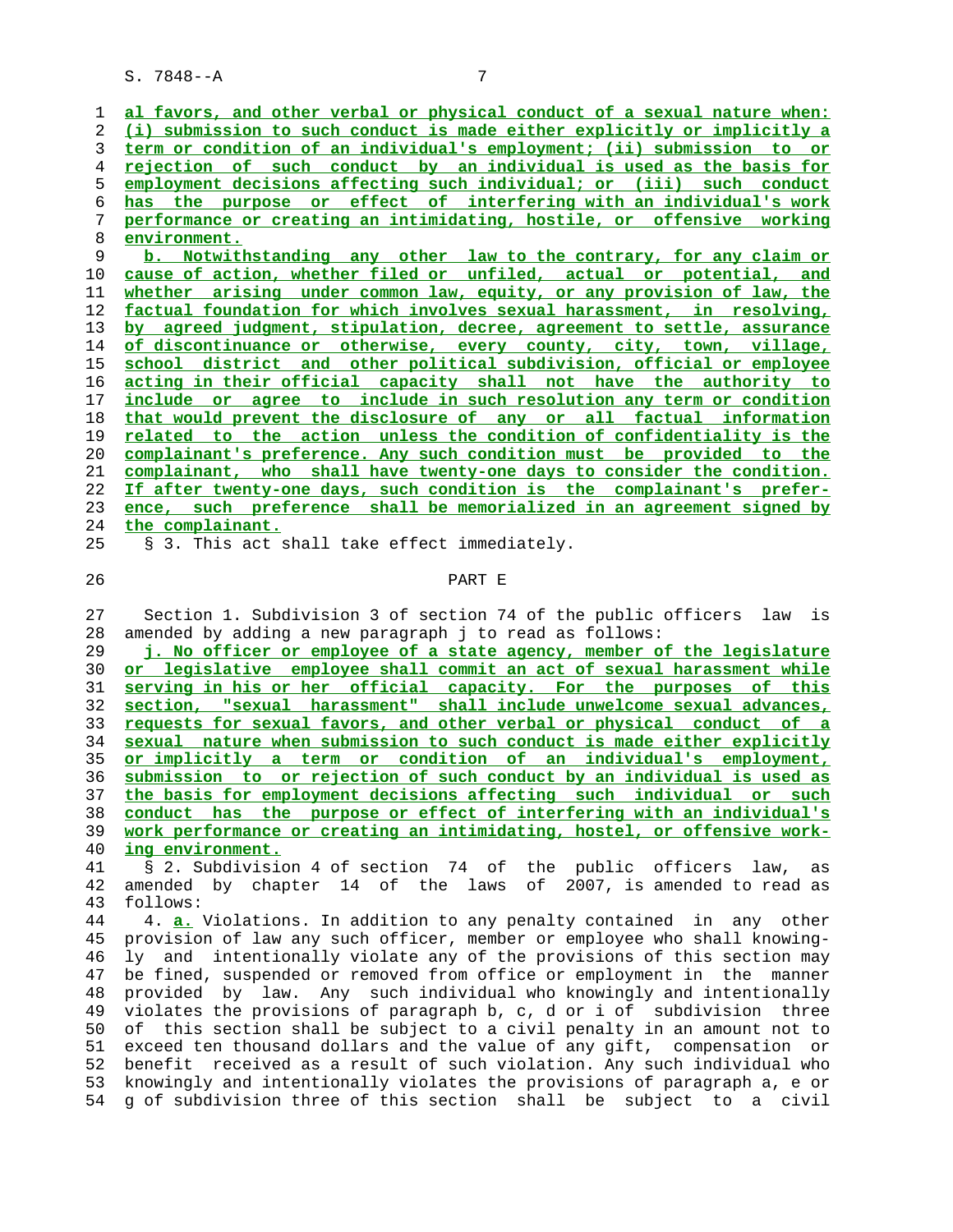| 1        | penalty in an amount not to exceed the value of any gift, compensation                               |
|----------|------------------------------------------------------------------------------------------------------|
| 2        | or benefit received as a result of such violation.                                                   |
| 3        | b. Sexual harassment violations. In addition to any penalty contained                                |
| 4        | in any other provision of law any such officer, member or employee who                               |
| 5        | shall violate the provisions of paragraph j of subdivision three of this                             |
| 6        | section shall be subject to a civil penalty of up to ten thousand                                    |
| 7        | dollars, and may be subject to proceedings for suspension or removal                                 |
| 8        | from office or employment by the appropriate administrative action,                                  |
| 9        | which shall conform to any applicable collective bargaining agreement or                             |
| 10       | law.                                                                                                 |
| 11       | § 3. Subdivision 9 of section 94 of the executive law is amended by                                  |
| 12       | adding a new paragraph (o) to read as follows:                                                       |
| 13       | (o) Establish a unit to receive and investigate complaints of sexual                                 |
| 14       | harassment that constitute violations of paragraph j of subdivision                                  |
| 15       | three of section seventy-four of the public officers law. Such unit                                  |
| 16       | shall maintain a phone number to receive complaints, and post such                                   |
| 17       | number and instructions for filing a complaint of sexual harassment on                               |
| 18       | the commission's publicly accessible website.                                                        |
| 19       | § 4. Subdivision 13 of section 94 of the executive law is amended by                                 |
| 20       | adding a new paragraph (d) to read as follows:                                                       |
| 21       | (d) For an alleged violation of paragraph j of subdivision three of                                  |
| 22       | section seventy-four of the public officers law, filing a complaint                                  |
| 23       | shall not constitute an election of remedies. An individual shall not be                             |
| 24       | required to exhaust other available administrative remedies to file a                                |
| 25       | complaint. Neither the filing of a complaint at the conclusion of any                                |
| 26       | investigation by the commission shall restrict a complainant's right to                              |
| 27       | bring a separate action administratively or in a court of law. Notice to                             |
| 28       | any complainant shall be provided upon the closure of any investigation.                             |
|          |                                                                                                      |
| 29       | However, the individual shall notify the commission of any separate                                  |
| 30       | administrative action or action in the court of law relating to the same                             |
| 31       | complaint. The commission may stay the matter before it pending the                                  |
| 32       | determination/conclusion of the separate action.                                                     |
| 33       | § 5. This act shall take effect immediately.                                                         |
|          |                                                                                                      |
| 34       | PART F                                                                                               |
|          |                                                                                                      |
| 35       | Section 1. The executive law is amended by adding a new section 655 to                               |
| 36       | read as follows:                                                                                     |
| 37       | § 655. Sexual harassment prevention policy. a. Notwithstanding<br>any                                |
| 38       | other provision of law to the contrary, the office of employee relations                             |
| 39       | shall develop a sexual harassment prevention policy, applicable to each                              |
| 40       | agency, office or department, which shall include information relating                               |
| 41       | to how and with whom to file a complaint; the investigation procedures                               |
| 42       | and a standard complaint form. The sexual harassment prevention policy                               |
| 43       | shall include, but not be limited to, the following elements:                                        |
| 44       | (i) Definitions. For the purposes of this section, the following terms                               |
| 45       | shall have the following meanings:                                                                   |
| 46       | "sexual harassment" shall include unwelcome sexual advances,<br>(A)                                  |
| 47       | requests for sexual favors, and other verbal or physical conduct of a                                |
| 48       | sexual nature when: (1) submission to such conduct is made either                                    |
| 49       | explicitly or implicitly a term or condition of an individual's employ-                              |
| 50       | ment; (2) submission to or rejection of such conduct by an individual is                             |
| 51       | used as the basis for employment decisions affecting such individual; or                             |
| 52       | (3) such conduct has the purpose of effect of interfering with an indi-                              |
| 53<br>54 | vidual's work performance or creating an intimidating, hostile, or<br>offensive working environment. |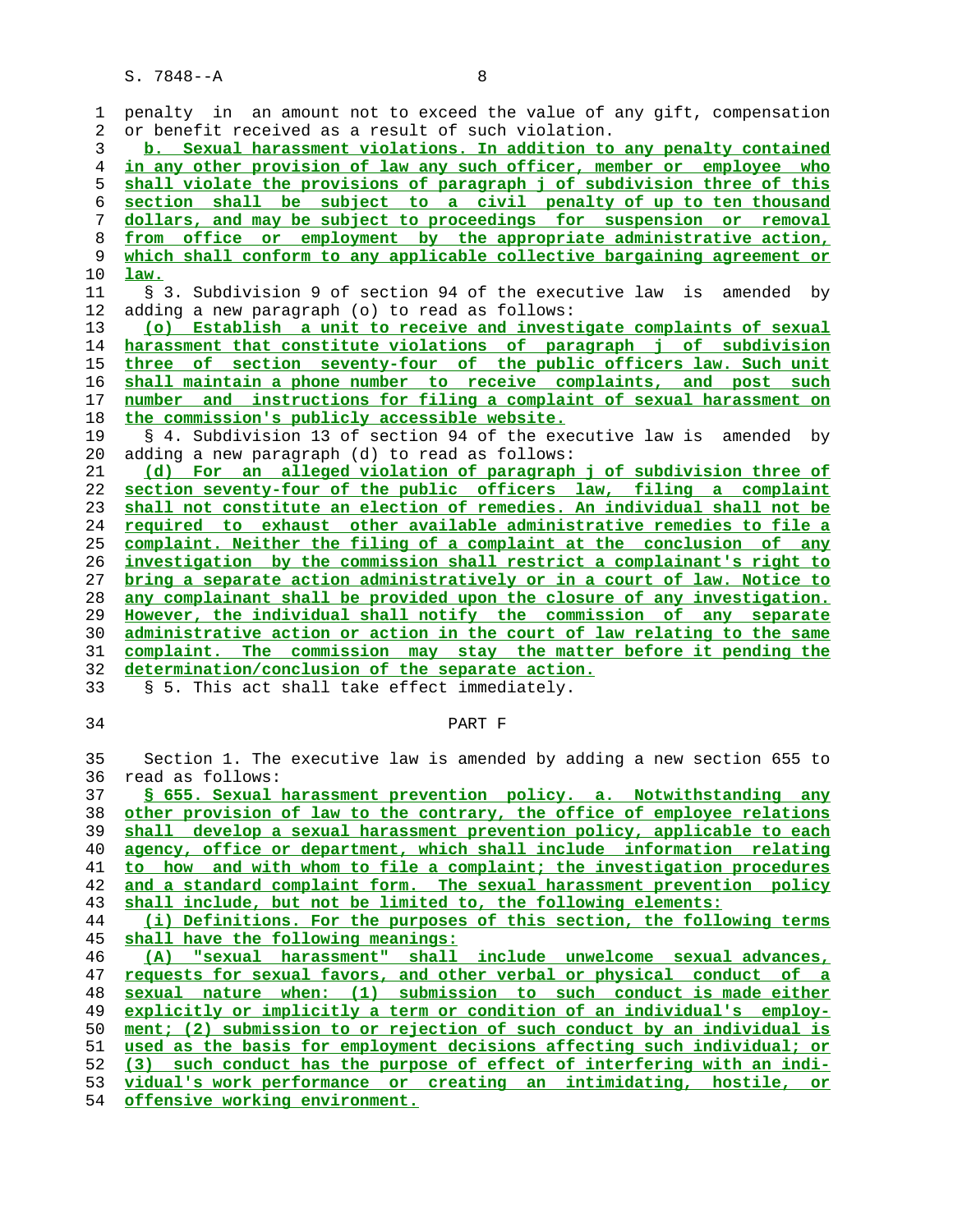**(B) "employee" shall include any agency, office or department employ- ee, applicant, intern, fellow, volunteer or other individual paid or unpaid involved in the operation of the agency, office or department, contractor, vendor or consultant or employee of any contractor, vendor or consultant in the workplace of any agency, office or department. (ii) Instructions to file a complaint. (A) Complaints may be filed by an employee to any supervisor, managerial employee, personnel adminis- trator, or affirmative action administrator. Any supervisory or manage- rial employee who observes or otherwise becomes aware of conduct of a sexually harassing nature, must report such conduct as set forth in the complaint procedure so that it can be investigated. If the office of employment relations otherwise becomes aware of conduct of a sexually harassing nature, it shall ensure an investigation is opened immediate- ly. (B) A standard complaint form. A standard complaint form shall be available to every employee in the new employee orientation material and on the agency, office, or department's intranet. If an employee makes an oral complaint, the person receiving such complaint shall encourage the employee to fill out a standard complaint form. If the employee does not fill out the complaint form, the person receiving the complaint shall fill out such form based on the oral reporting. (iii) Investigation procedure. (A) The office of employee relations shall designate an individual to investigate complaints of sexual harassment for each agency, office, and department. Upon receipt of a complaint of sexual harassment, a supervisor, managerial employee, personnel administrator, or affirmative action administrator shall imme- diately report such complaint to the designated individual, who shall open an investigation. The designated individual shall ensure that he or she does not have a conflict of interest in the allegations in the complaint, and if there is any suspected conflict of interest, the indi- vidual shall immediately notify the office of employee relations, which shall designate a new individual to conduct the investigation. (B) An investigation into a complaint of sexual harassment shall take no more than ninety days from the filing of the complaint. If additional time is needed to complete an investigation due to its complexity, a request for an extension may be submitted to the office of employee relations. (C) Any complaint of sexual harassment will be kept confidential, including the identity of the complainant, witnesses and the identity of the alleged harasser to the extent practicable during the course of the investigations. (D) Any appropriate remedial steps may be taken to prevent intim- idation, retaliation, or coercion of the complainant by the alleged harasser. Such steps may include, but not be limited to, preventing the alleged harasser from contacting the complainant or from discussing the substance of the complaint with the complainant, or removing the alleged harasser from the workplace. (E) Such procedures shall also include, at a minimum: (1) the development of a preliminary investigation plan, which shall include at a minimum: (I) an examination of: the circumstances surrounding the allegations; the employment history of the parties; the place, date, location, time, and duration of the incident in question; and prior relevant incidents or allegations, whether reported or unreported; (II) identification of the complainant, alleged harasser, and any relevant witnesses;**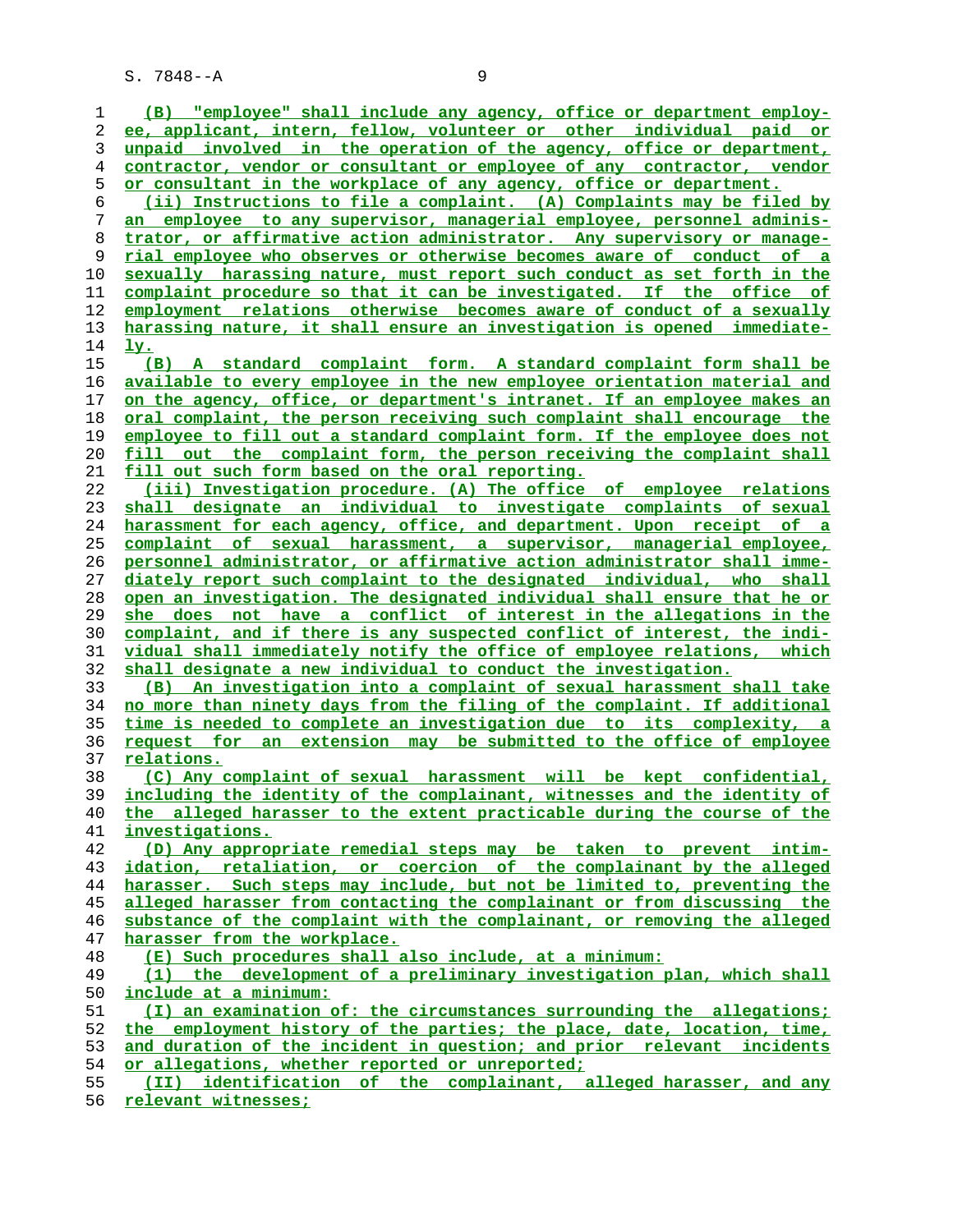| 1    | (III) identification and communication of any legal hold request on      |
|------|--------------------------------------------------------------------------|
| 2    | any relevant documents, emails or phone records to legal counsel; and    |
| 3    | (IV) a determination of any necessary site visits;                       |
| 4    | (2) an interview of the complainant, where necessary;                    |
| 5    | (3) an interview of the alleged harasser, where necessary, which shall   |
| 6    | conform to the requirements of any applicable collective bargaining      |
| 7    | agreement or law; and                                                    |
| 8    | (4) any other relevant information relating to the allegations.          |
| 9    | (iv) Completion of the investigation. (A) After the completion of an     |
| 10   | investigation, the individual who conducted the investigation shall      |
| 11   | draft a report, using a standard format developed by the office of       |
| 12   | employee relations. Such report shall contain, at minimum, a summary of  |
| 13   | relevant documents; a list of all individuals interviewed and a summary  |
| 14   | of their statements; a timeline of events; a summary of prior relevant   |
| 15   | incidents; and an analysis of the allegations and evidence.              |
| 16   | (B) The report shall be submitted to the counsel at the agency,          |
| 17   | office, or department for review and recommendation. No more than thirty |
| 18   | days after the completion of such investigation, a legal determination   |
| 19   | shall be issued. If there is a determination that the complaint or a     |
| 20   | component of such complaint is substantiated, appropriate administrative |
| 21   | action shall be taken, which shall conform to any applicable collective  |
| 22   | bargaining agreement or law.                                             |
| 23   | b. Such policy shall also include, but not be limited to the follow-     |
| 24   | <u>ing:</u>                                                              |
| 25   | (i) Contain a statement that sexual harassment is unlawful pursuant to   |
| 26   | state and federal civil rights laws, and shall be prohibited conduct in  |
| 27   | all state agencies, offices, and departments;                            |
| 28   | (ii) Contain a statement that retaliation against a complainant,         |
| 29   | witness or any other individual participating in the investigation proc- |
| 30   | ess is unlawful and will not be tolerated;                               |
| 31   | (iii) Contain a statement that employees also have the right to file a   |
| 32   | complaint with the United States equal employment opportunity commis-    |
| 33   | sion, and the New York division of human rights;                         |
| 34   | (iv) Contain a statement that employees of state entities also have a    |
| 35   | right to file a complaint with the joint commission on public ethics,    |
| 36   | which shall include the contact information for employees to use to file |
| 37   | such a complaint;                                                        |
| 38   | (v) Copies of the sexual harassment policy, as well as directions for    |
| 39   | filing a complaint, shall be distributed to all employees of state agen- |
| 40   | cies, offices, departments, including the executive department upon      |
| 41   | commencing employment and annually thereafter; and                       |
| 42   | (vi) Provisions for appropriate annual interactive training for all      |
| 43   | employees of state agencies, offices, and departments, including the     |
| 44   | executive department.                                                    |
| 45   | c. Nothing in this section shall grant any additional legal rights to    |
| 46   | any employee and nothing herein abrogates compliance with any law, rule, |
| 47   | or requlation that grants rights to an employee. Where there is a        |
| 48   | conflict between any collective bargaining agreement and this section,   |
| 49   | such agreement shall be controlling.                                     |
| 50   | Section 80 of the legislative law is amended by adding a new<br>2.<br>Ş. |
| 51   | subdivision 8-a to read as follows:                                      |
| 52   | 8-a. The legislative ethics commission shall receive and investigate     |
| 53   | complaints of "sexual harassment" as such term is defined in section     |
| 54   | seventy-four of the public officers law, received from any "employee" as |
| с c. |                                                                          |

**such term is defined by section eighty-one of this article.**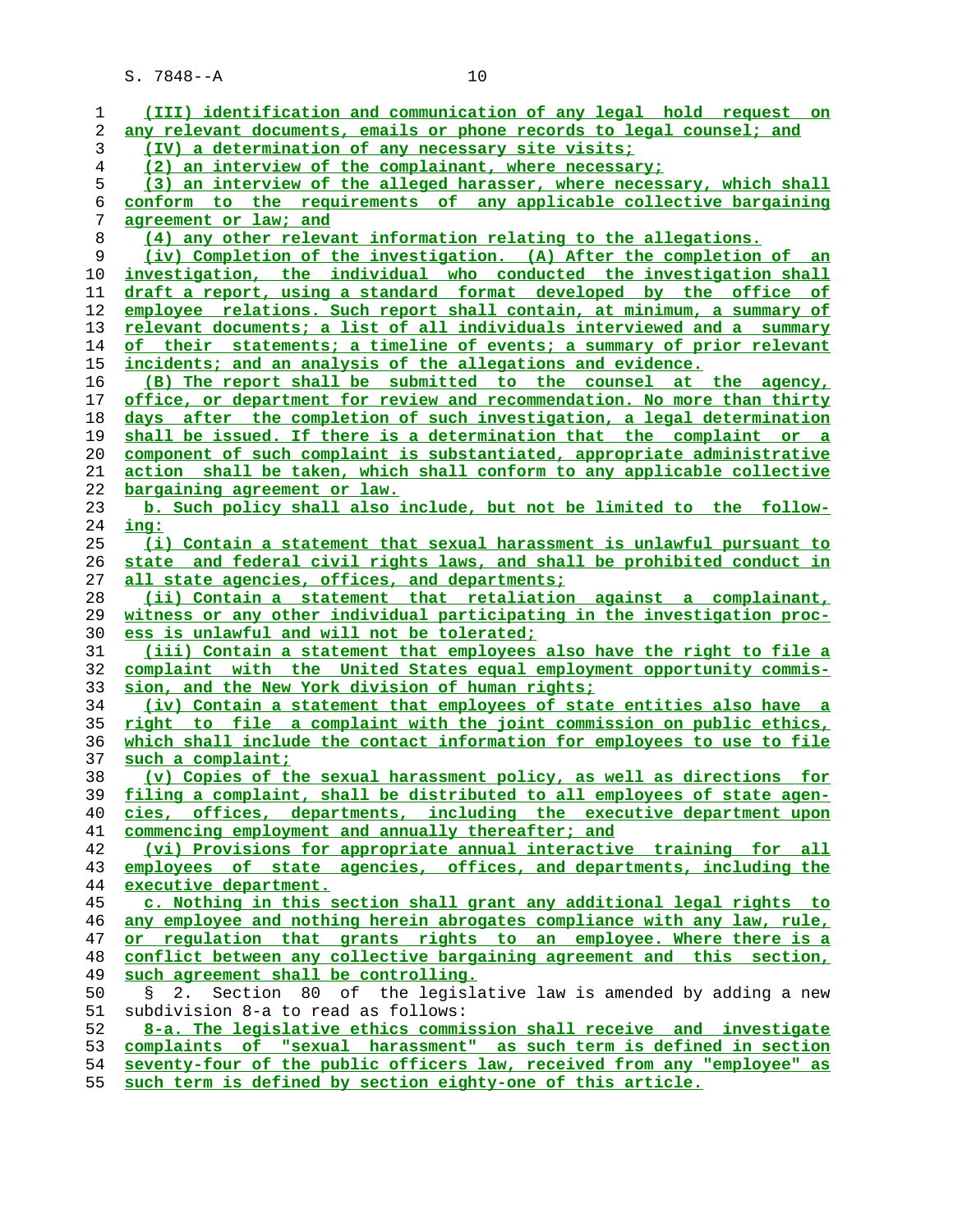**a. Standard complaint form. The legislative ethics commission shall ensure that a standard complaint form is available to every employee of the legislature. If an employee makes an oral complaint, the person receiving such complaint shall encourage the employee to fill out a standard complaint form. If the employee does not fill out the complaint form, the person shall fill out such form based on the oral reporting. b. Investigation procedure. Upon the receipt of a complaint based on sexual harassment the executive director of the legislative ethics commission or his or her designee shall designate an individual to investigate the complaint of sexual harassment. The designated individ- ual shall ensure that he or she does not have a conflict of interest in the allegations in the complaint, and if there is any conflict of inter- est, the legislative ethics commission shall immediately notify the legislature and the legislative ethics commission shall designate anoth- er individual to conduct the investigation. Notice shall be provided to the persons involved. c. (i) The complainant shall be notified of the statutory period in which to file a complaint with the United States equal opportunity commission and the New York state division of human rights. (ii) An investigation into a complaint of sexual harassment shall take no more than ninety days from the filing of the complaint. If additional time is needed to complete an investigation due to its complexity, the time may be extended an additional ten days at the discretion of the legislative ethics commission. (iii) Any complaint of sexual harassment will be kept confidential, including the identity of complainant, witnesses and the identity of the alleged harasser to the extent practicable during the course of the investigations. (d) Completion of the investigation. (i) After the completion of an investigation, the individual who conducted the investigation shall draft a report, using a standard format developed by the legislative ethics commission. Such report shall contain, at a minimum, a summary of relevant documents; a list of all individuals interviewed and a summary of their statements; a timeline of events; a summary of prior relevant incidents; and an analysis of the allegations and evidence. (ii) No more than thirty days after the completion of such investi- gation, a legal determination shall be issued. If there is a determi- nation that the complaint or a component of such complaint is substanti- ated, appropriate administrative action shall be taken, which shall conform to any applicable collective bargaining agreement or law.** 41 § 3. Article 5 of the legislative law is amended by adding a new 42 section 81 to read as follows: **§ 81. Sexual harassment prevention policy. 1. Notwithstanding any other provision of law to the contrary, each house of the legislature shall develop a sexual harassment prevention policy, applicable to members of the legislature and all legislative employees, which shall include investigation procedures and a standard complaint form. The sexual harassment prevention policy shall include, but not be limited to, the following elements: (a) Definitions. The following terms shall have the following mean- ings: (i) "sexual harassment" means unwelcome sexual advances, requests for sexual favors, and other verbal or physical conduct of a sexual nature when submission to or rejection of such conduct, explicitly or implicit- ly, affects an individual's employment, unreasonably interferes with an individual's work performance or creates an intimidating, hostile or**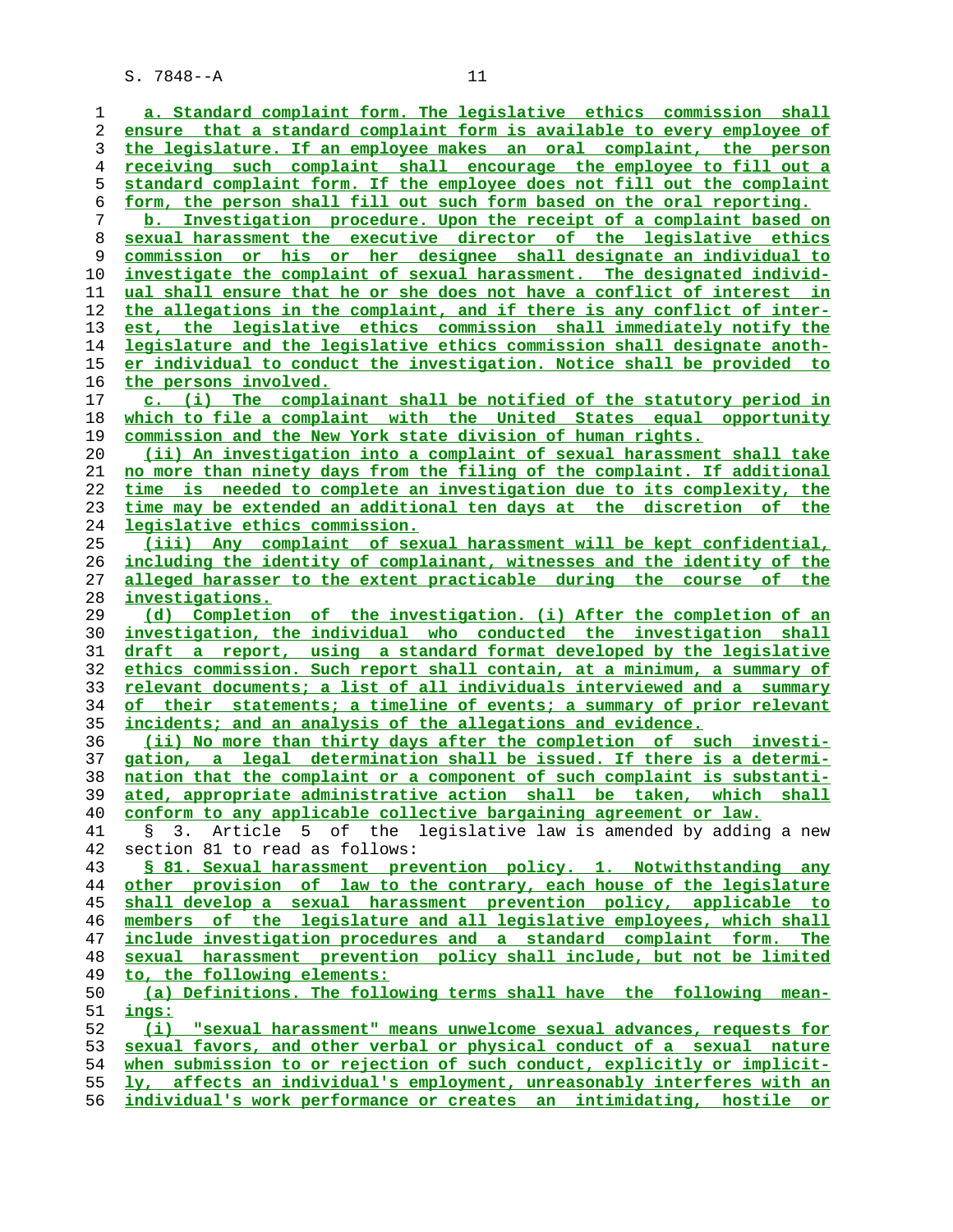| 1  | offensive work environment without regard to actual economic injury to          |
|----|---------------------------------------------------------------------------------|
| 2  | or discharge of the individual.                                                 |
| 3  | (ii) "employee" shall include any legislative employee, applicant,              |
| 4  | <u>intern, fellow, volunteer or other individual paid or unpaid involved in</u> |
| 5  | the operation of the legislature, contractor, vendor or consultant or           |
| 6  | employee of any contractor, vendor or consultant in the workplace of the        |
| 7  | legislature.                                                                    |
| 8  | Instructions to file a complaint. (i) Complaints may be filed by<br>(b)         |
| 9  | an employee to any supervisor, managerial employee, personnel adminis-          |
| 10 | trator, affirmative action administrator or the legislative ethics              |
| 11 | commission. Any supervisory or managerial employee who observes or              |
| 12 | otherwise becomes aware of conduct of a sexually harassing nature, shall        |
| 13 | report such conduct as set forth in the complaint procedure so that it          |
| 14 | can be investigated.                                                            |
| 15 | (ii) A standard complaint form. A standard complaint form shall be              |
| 16 | <u>available to every employee of the legislature. If an employee makes an</u>  |
| 17 | oral complaint, the person receiving such complaint shall encourage the         |
| 18 | employee to fill out a standard complaint form. If the employee does not        |
| 19 | out the complaint form, the person receiving such complaint shall<br>fill       |
| 20 | fill out such form based on the oral reporting.                                 |
| 21 | (c) Investigation procedure. (i) The legislature shall designate an             |
| 22 | independent attorney specializing in employment law to investigate              |
| 23 | complaints based on sexual harassment. Notice shall be provided to the          |
|    |                                                                                 |
| 24 | persons involved. The complainant shall also be notified of the statuto-        |
| 25 | <u>ry period in which to file a complaint with the United States equal</u>      |
| 26 | opportunity commission and the New York state division of human rights          |
| 27 | the right to file their complaint with the legislative ethics<br>and            |
|    |                                                                                 |
| 28 | commission, and the joint commission on public ethics.                          |
| 29 | (ii) An investigation into a complaint of sexual harassment shall take          |
| 30 | no more than ninety days from the filing of the complaint. If the inde-         |
| 31 | pendent attorney conducting the investigation needs additional time to          |
| 32 | complete an investigation due to its complexity, the time may be                |
| 33 | extended an additional ten days at the discretion of the retained attor-        |
| 34 | ney. The parties involved shall be notified of the extension by the             |
| 35 | <u>chief personnel officer or his or her designee and shall again be</u>        |
| 36 | advised of the statutory period to file a complaint with the United             |
| 37 | States equal employment opportunity commission and the New York State           |
| 38 | division of human rights and their right to file their complaint with           |
| 39 | the legislative ethics commission, and the joint commission on public           |
| 40 | ethics.                                                                         |
| 41 | (iii) Any complaint of sexual harassment will be kept confidential,             |
| 42 | including the identity of complainant, witnesses and the identity of the        |
| 43 | alleged harasser to the extent practicable during the course of the             |
| 44 | investigations.                                                                 |
| 45 | (iv) Any appropriate remedial steps shall be taken to prevent intim-            |
| 46 | idation, retaliation, coercion or threats or promises of retaliation            |
| 47 | directed at the complainant or others including any potential witness or        |
| 48 | other party, by the alleged harasser or anyone acting on the harasser's         |
| 49 | behalf. Such steps may include, but not be limited to, preventing the           |
| 50 | alleged harasser from contacting the complainant or from discussing the         |
| 51 | substance of the complaint with the complainant.                                |
| 52 | (v) Such procedures shall also include, at a minimum:                           |
| 53 | (A) the development of a preliminary investigation plan, which<br><u>shall</u>  |
| 54 | include at a minimum:                                                           |
| 55 | (1) an examination of: the circumstances surrounding the allegations;           |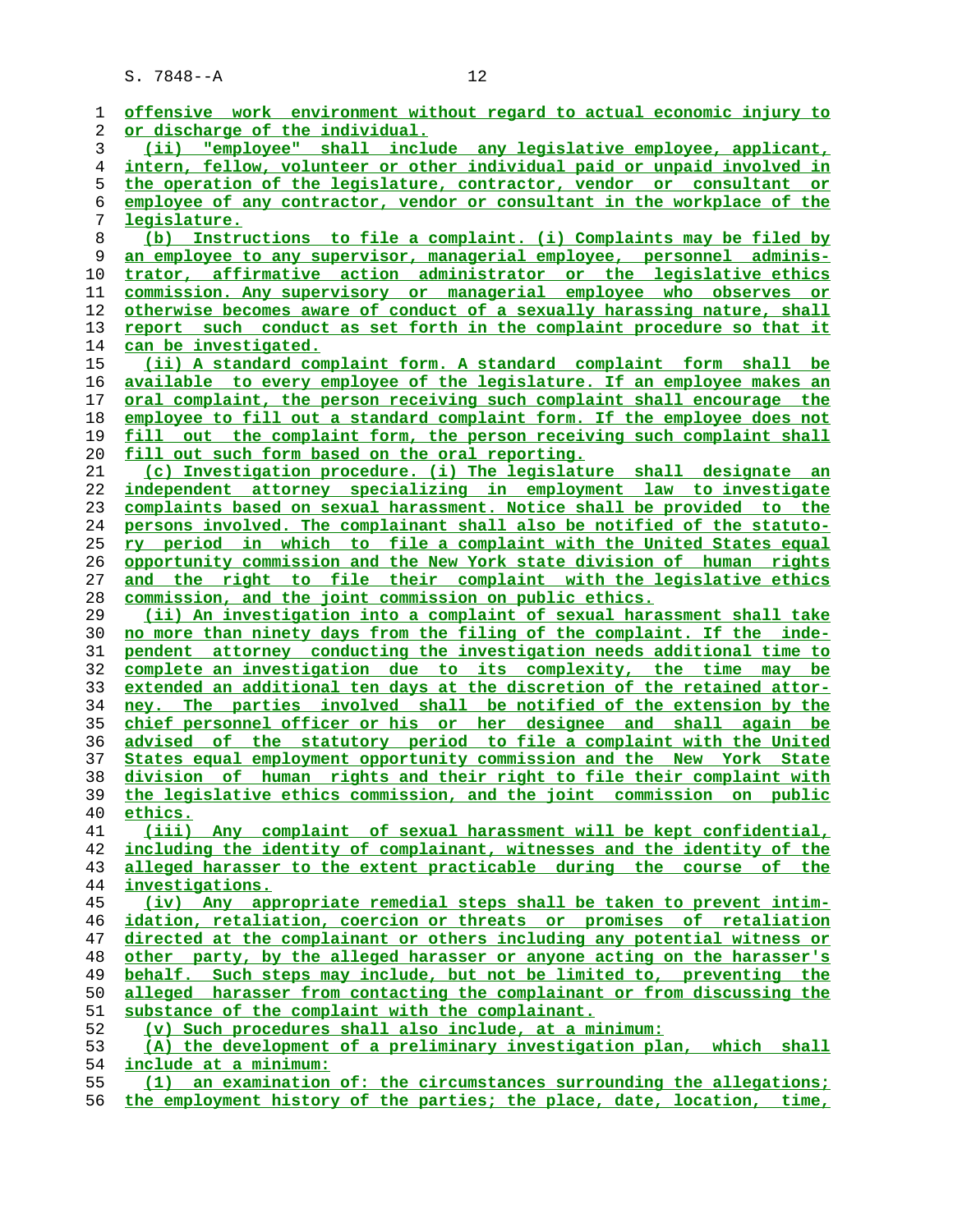| 1  | and duration of the incident in question; and prior relevant incidents   |
|----|--------------------------------------------------------------------------|
| 2  | or allegations;                                                          |
| 3  | (2) identification of the complainant, alleged harasser, and any rele-   |
| 4  | vant witnesses;                                                          |
| 5  | (3) identification and communication of any legal hold request on any    |
| 6  | relevant documents, emails or phone records to legal counsel; and        |
| 7  | (4) a determination of any necessary site visits;                        |
| 8  | (B) an interview of the complainant, where necessary;                    |
| 9  | (C) an interview of the alleged harasser, where necessary, which shall   |
| 10 | conform to the requirements of any applicable collective bargaining      |
| 11 | agreement or law; and                                                    |
| 12 | (D) any other relevant information relating to the allegations.          |
| 13 | (d) Completion of the investigation. (i) After the completion of an      |
| 14 | investigation, the individual who conducted the investigation shall      |
| 15 | draft a report, using a standard format developed by the legislature.    |
| 16 | Such report shall contain, at a minimum, a summary of relevant docu-     |
| 17 | ments; a list of all individuals interviewed and a summary of their      |
| 18 | statements; a timeline of events; a summary of prior relevant incidents; |
| 19 | and an analysis of the allegations and evidence.                         |
| 20 | (ii) The report shall contain a legal recommendation and be completed    |
| 21 | no more than thirty days after the completion of such investigation. If  |
| 22 | there is a determination that the complaint or a component of such       |
| 23 | complaint is substantiated in whole or in part, appropriate administra-  |
| 24 | tive action shall be taken, which shall conform to any applicable        |
| 25 | <u>collective bargaining agreement or law.</u>                           |
| 26 | 2. Such policy shall also include, but not be limited to the follow-     |
| 27 | ing:                                                                     |
| 28 | (a) Contain a statement that sexual harassment is unlawful pursuant to   |
| 29 | state and federal civil rights laws, and shall be prohibited conduct in  |
| 30 | the legislature;                                                         |
| 31 | (b) Contain a statement that retaliation against a complainant,          |
| 32 | witness or any other individual participating in the investigation proc- |
| 33 | ess is unlawful and will not be tolerated;                               |
| 34 | (c) Contain a statement that employees also have the right to file a     |
| 35 | complaint with the legislative ethics commission, the United States      |
| 36 | equal employment opportunity commission, and the New York division of    |
| 37 | human rights and the statutory periods within which such complaints      |
| 38 | shall be filed;                                                          |
| 39 | (d) Contain a statement that employees of state entities also have a     |
| 40 | right to file a complaint with the joint commission on public ethics,    |
| 41 | which shall include the contact information for employees to use to file |
| 42 | such a complaint;                                                        |
| 43 | (e) Copies of the sexual harassment policy, as well as directions for    |
| 44 | filing a complaint, shall be distributed to the members of the legisla-  |
| 45 | ture and to all employees of the legislature upon commencing employment  |
| 46 | and annually thereafter; and                                             |
| 47 | (f) Provisions for appropriate annual interactive training for all       |
| 48 | members of the legislature and employees of the legislature.             |
| 49 | 3. Nothing in this section shall grant any additional legal rights to    |
| 50 | any employee and nothing in this section abrogates compliance with any   |
| 51 | law, rule, or regulation that grants rights to an employee. Where there  |
| 52 | is a conflict between any collective bargaining agreement and this       |
| 53 | section, such agreement shall be controlling.                            |
| 54 | § 4. The judiciary law is amended by adding a new<br>section 219-d to    |
|    |                                                                          |

55 read as follows: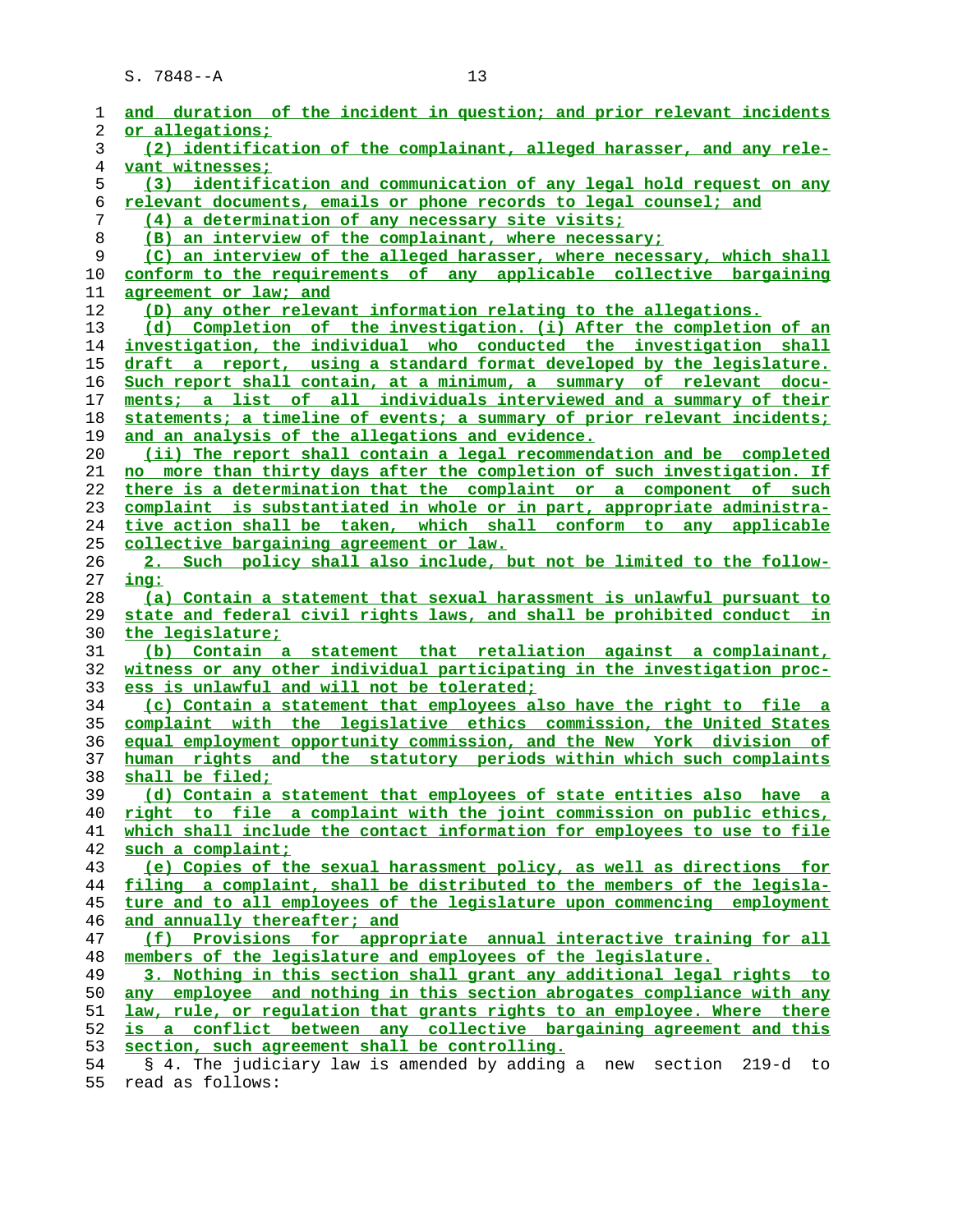| 1        | § 219-d. Sexual harassment prevention policy. 1. Notwithstanding any                                                                                |
|----------|-----------------------------------------------------------------------------------------------------------------------------------------------------|
| 2        | other provision of law to the contrary, the office of court adminis-                                                                                |
| 3        | tration shall develop a sexual harassment prevention policy, applicable                                                                             |
| 4        | to the judiciary and all judiciary employees, which shall include inves-                                                                            |
| 5        | tigation procedures and a standard complaint form. The sexual harassment                                                                            |
| 6        | prevention policy shall include, but not be limited to, the following                                                                               |
| 7        | elements:                                                                                                                                           |
| 8        | (a) Definitions. For the purposes of this section, the following terms                                                                              |
| 9        | shall have the following meanings:                                                                                                                  |
| 10       | (i) "sexual harassment" means unwelcome sexual advances, requests for                                                                               |
| 11       | sexual favors, and other verbal or physical conduct of a sexual nature                                                                              |
| 12       | when submission to or rejection of such conduct, explicitly or implicit-                                                                            |
|          |                                                                                                                                                     |
| 13       | ly, affects an individual's employment, unreasonably interferes with an                                                                             |
| 14       | individual's work performance or creates an intimidating, hostile or                                                                                |
| 15       | offensive work environment without regard to actual economic injury to                                                                              |
| 16       | <u>or discharge of the individual.</u>                                                                                                              |
| 17       | (ii) "employee" shall include any employee, applicant, intern, fellow,                                                                              |
| 18       | volunteer or other individual paid or unpaid involved in the operation                                                                              |
| 19       | of the judiciary, contractor, vendor or consultant, or employee of any                                                                              |
| 20       | contractor, vendor or consultant in the work place of the judiciary.                                                                                |
| 21       | (b) Instructions to file a complaint. (i) Complaints may be filed by                                                                                |
| 22       | an employee to any supervisor, managerial employee, personnel adminis-                                                                              |
| 23       | trator, or affirmative action administrator. Any supervisory or manage-                                                                             |
| 24       | rial employee who observes or otherwise becomes aware of conduct of a                                                                               |
| 25       | sexually harassing nature, must report such conduct as set forth in the                                                                             |
| 26       | complaint procedure so that it can be investigated. If the office of                                                                                |
| 27       | court administration otherwise becomes aware of conduct of a sexually                                                                               |
| 28       | harassing nature, it shall ensure an investigation is opened immediate-                                                                             |
| 29       | <u>ly.</u>                                                                                                                                          |
|          |                                                                                                                                                     |
|          |                                                                                                                                                     |
| 30       | (ii) A standard complaint form. A standard complaint form shall be                                                                                  |
| 31       | available to every employee in the judiciary. If an employee makes an                                                                               |
| 32       | oral complaint, the person receiving such complaint shall encourage the                                                                             |
| 33       | employee to fill out a standard complaint form. If the employee does not                                                                            |
| 34       | fill out the complaint form, the person receiving such complaint shall                                                                              |
| 35       | fill out such form based on the oral reporting.                                                                                                     |
| 36       | (c) Investigation procedure. (i) The office of court administration                                                                                 |
| 37       | shall designate an individual to investigate complaints of sexual                                                                                   |
| 38       | harassment. Upon receipt of a complaint of sexual harassment, a supervi-                                                                            |
| 39       | sor, managerial employee, personnel administrator, or affirmative action                                                                            |
| 40       | administrator shall immediately report such complaint to the designated                                                                             |
| 41       | individual, who shall open an investigation. The designated individual                                                                              |
| 42       | shall ensure that he or she does not have a conflict of interest in the                                                                             |
| 43       | allegations in the complaint, and if there is any conflict of interest,                                                                             |
| 44       |                                                                                                                                                     |
|          | the individual shall immediately notify the office of court adminis-                                                                                |
| 45       | tration, which shall designate a new individual to conduct the investi-<br>gation.                                                                  |
| 46       |                                                                                                                                                     |
| 47       | (ii) An investigation into a complaint of sexual harassment shall take                                                                              |
| 48       | no more than ninety days from the filing of the complaint. If additional                                                                            |
| 49       | time is needed to complete an investigation due to its complexity, a                                                                                |
| 50       | request for an extension may be submitted to the office of court admin-                                                                             |
| 51       | istration.                                                                                                                                          |
| 52       | (iii) Any complaint of sexual harassment will be kept confidential,                                                                                 |
| 53<br>54 | including the identity of the complainant, witnesses and the identity of<br>the alleged harasser to the extent practicable during the course of the |

**investigations.**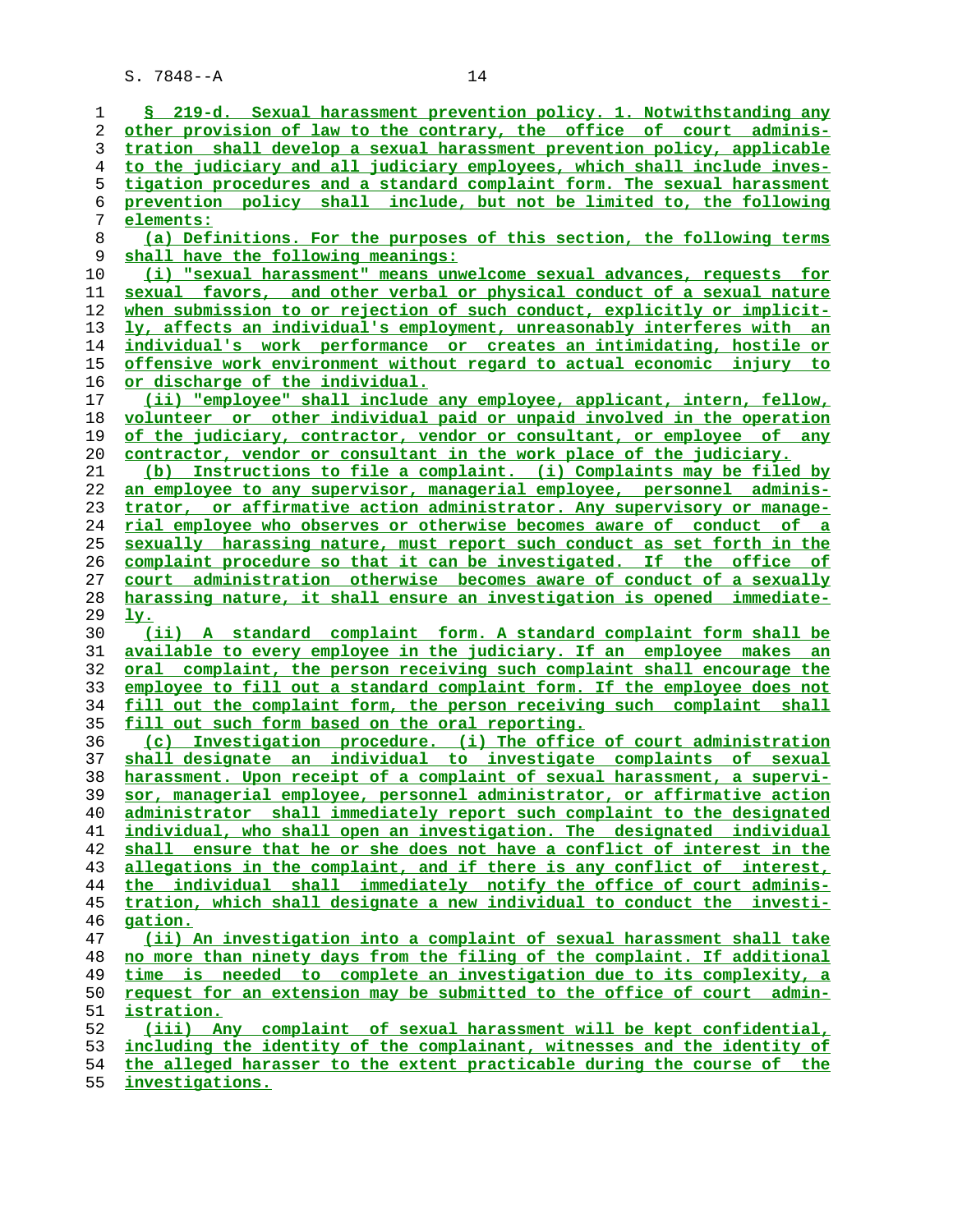| 1              | (iv) Any appropriate remedial steps may be taken to prevent intim-       |
|----------------|--------------------------------------------------------------------------|
| 2              | idation, retaliation, or coercion of the complainant by the alleged      |
| 3              | harasser. Such steps may include, but not be limited to, preventing the  |
| $\overline{4}$ | alleged harasser from contacting the complainant or from discussing the  |
| 5              | substance of the complaint with the complainant.                         |
|                |                                                                          |
| 6              | (v) Such procedures shall also include, at a minimum:                    |
| 7              | (A) the development of a preliminary investigation plan, which shall     |
| 8              | <u>include at a minimum:</u>                                             |
| 9              | (1) an examination of: the circumstances surrounding the allegations;    |
| 10             | the employment history of the parties; the place, date, location, time,  |
| 11             | and duration of the incident in question; and prior relevant incidents   |
|                |                                                                          |
| 12             | or allegations, whether reported or unreported;                          |
| 13             | (2) identification of the complainant, alleged harasser, and any rele-   |
| 14             | vant witnesses;                                                          |
| 15             | (3) identification and communication of any legal hold request on any    |
| 16             | relevant documents, emails or phone records to legal counsel; and        |
| 17             | (4) a determination of any necessary site visits;                        |
|                |                                                                          |
| 18             | (B) an interview of the complainant, where necessary;                    |
| 19             | (C) an interview of the alleged harasser, where necessary, which shall   |
| 20             | conform to the requirements of any applicable collective bargaining      |
| 21             | agreement or law: and                                                    |
| 22             | (D) any other relevant information relating to the allegations.          |
| 23             | (d) Completion of the investigation. (i) After the completion of an      |
| 24             | investigation, the individual who conducted the investigation shall      |
|                |                                                                          |
| 25             | draft a report, using a standard format developed by the office of court |
| 26             | administration. Such report shall contain, at a minimum, a summary of    |
| 27             | relevant documents; a list of all individuals interviewed and a summary  |
| 28             | of their statements; a timeline of events; a summary of prior relevant   |
| 29             | incidents; and an analysis of the allegations and evidence.              |
| 30             | (ii) The report shall be submitted to an individual designated by the    |
| 31             | office of court administration to review the report and make a legal     |
| 32             | recommendation. No more than thirty days after the completion of such    |
|                |                                                                          |
| 33             | investigation, a legal determination shall be issued. If there is a      |
| 34             | determination that the complaint or a component of such complaint is     |
| 35             | substantiated, appropriate administrative action shall be taken, which   |
| 36             | shall conform to any applicable collective bargaining agreement or law.  |
| 37             | 2. Such policy shall also include, but not be limited to the follow-     |
| 38             | ing:                                                                     |
| 39             | (a) Contain a statement that sexual harassment is unlawful pursuant to   |
| 40             | state and federal civil rights laws, and shall be prohibited conduct in  |
|                |                                                                          |
| 41             | the judiciary;                                                           |
| 42             | (b) Contain a statement that retaliation against a complainant,          |
| 43             | witness or any other individual participating in the investigation proc- |
| 44             | ess is unlawful and will not be tolerated;                               |
| 45             | (c) Contain a statement that employees also have the right to file a     |
| 46             | complaint with the United States equal employment opportunity commis-    |
| 47             | sion, and the New York division of human rights;                         |
| 48             | (d) Contain a statement that employees of state entities also have a     |
|                |                                                                          |
| 49             | right to file a complaint with the joint commission on public ethics,    |
| 50             | which shall include the contact information for employees to use to file |
| 51             | such a complaint;                                                        |
| 52             | (e) Copies of the sexual harassment policy, as well as directions for    |
| 53             | filing a complaint, shall be distributed to all employees of the office  |
| 54             | of court administration upon commencing employment and annually there-   |
| 55             | after; and                                                               |
|                |                                                                          |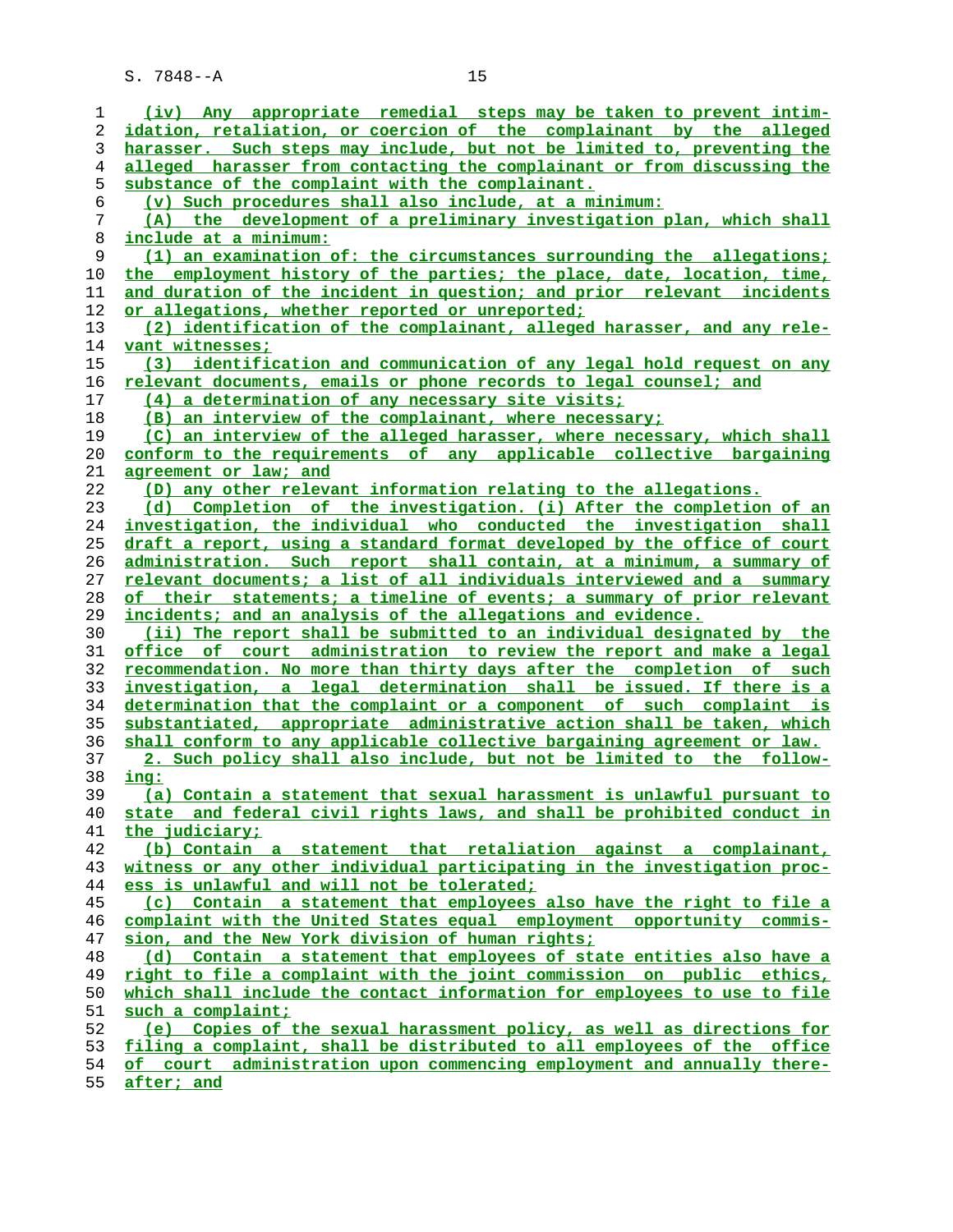| 1        | (f) Provisions for appropriate annual interactive training for all                                                                               |
|----------|--------------------------------------------------------------------------------------------------------------------------------------------------|
| 2        | employees of the judiciary.                                                                                                                      |
| 3        | 3. Nothing in this section shall grant any additional legal rights to                                                                            |
| 4        | any employee and nothing in this section abrogates compliance with any                                                                           |
| 5        | law, rule, or requlation that grants rights to an employee. Where there                                                                          |
| 6        | is a conflict between any collective bargaining agreement and this                                                                               |
| 7        | section, such agreement shall be controlling.                                                                                                    |
| 8        | 5. The general municipal law is amended by adding a new section 686<br>Š.                                                                        |
| 9        | to read as follows:                                                                                                                              |
| 10       | § 686. Sexual harassment prevention policy. 1. Notwithstanding any                                                                               |
| 11       | other provision of law to the contrary, every county, city, town,                                                                                |
| 12       | village, school district and other political subdivision shall require                                                                           |
| 13       | its legal counsel to develop a sexual harassment prevention policy,                                                                              |
| 14       | applicable to all employees of such political subdivision, which shall                                                                           |
| 15       | include investigation procedures and a standard complaint form. The                                                                              |
| 16       | sexual harassment prevention policy shall include, but not be limited                                                                            |
| 17       | to, the following elements:                                                                                                                      |
| 18       | (a) Definitions. For the purposes of this section, the following terms                                                                           |
| 19       | shall have the following meanings:                                                                                                               |
| 20       | (i) "sexual harassment" means unwelcome sexual advances, requests for                                                                            |
| 21       | sexual favors, and other verbal or physical conduct of a sexual nature                                                                           |
| 22       | when submission to or rejection of such conduct, explicitly or implicit-                                                                         |
| 23       | ly, affects an individual's employment, unreasonably interferes with an                                                                          |
| 24       | individual's work performance or creates an intimidating, hostile or                                                                             |
| 25       | <u>offensive work environment without regard to actual economic injury to</u>                                                                    |
| 26       | or discharge of the individual.                                                                                                                  |
| 27       | (ii) "employee" shall include any employee, applicant, intern, fellow                                                                            |
| 28       | volunteer or other individual involved in the operation of the county,                                                                           |
| 29       | city, town, village, school district or other political subdivision, or                                                                          |
| 30       | contractor of every county, city, town, village, school district and                                                                             |
| 31       | other political subdivision or any employee, contractor, vendor or                                                                               |
| 32       | consultant or employee of any contractor, vendor or consultant in the                                                                            |
| 33       | workplace of every county, city, town, village, school district and                                                                              |
| 34       | <u>other political subdivision.</u>                                                                                                              |
| 35       | (b) Instructions to file a complaint. (i) Complaints may be filed by                                                                             |
| 36       | an employee with any supervisor, managerial employee, personnel adminis-                                                                         |
| 37<br>38 | trator, or affirmative action administrator. Any supervisory or manage-<br>rial employee who observes or otherwise becomes aware of conduct of a |
| 39       | sexually harassing nature, must report such conduct as set forth in the                                                                          |
| 40       | complaint procedure so that it can be investigated. If the legal counsel                                                                         |
| 41       | of the county, city, town, village, school district or other political                                                                           |
| 42       | subdivision becomes aware of conduct of a sexually harassing nature, it                                                                          |
| 43       | shall ensure an investigation is opened immediately.                                                                                             |
| 44       | (ii) A standard complaint form. A standard complaint form shall be                                                                               |
| 45       | available to every employee in every county, city, town, village, school                                                                         |
| 46       | district or other political subdivision. If an employee makes an oral                                                                            |
| 47       | complaint, the person receiving such complaint shall encourage the                                                                               |
| 48       | employee to fill out a standard complaint form. If the employee does not                                                                         |
| 49       | fill out the complaint form, the person receiving such complaint shall                                                                           |
| 50       | fill out such form based on the oral reporting.                                                                                                  |
| 51       | (c) Investigation procedure. (i) The legal counsel shall designate an                                                                            |
| 52       | individual or office to investigate complaints of sexual harassment.                                                                             |
| 53       | Upon receipt of a complaint of sexual harassment, a supervisor, manage-                                                                          |
| 54       | rial employee, personnel administrator, or affirmative action adminis-                                                                           |
| 55       | trator shall immediately report such complaint to the designated indi-                                                                           |
| 56       | vidual, who shall open an investigation. The designated individual shall                                                                         |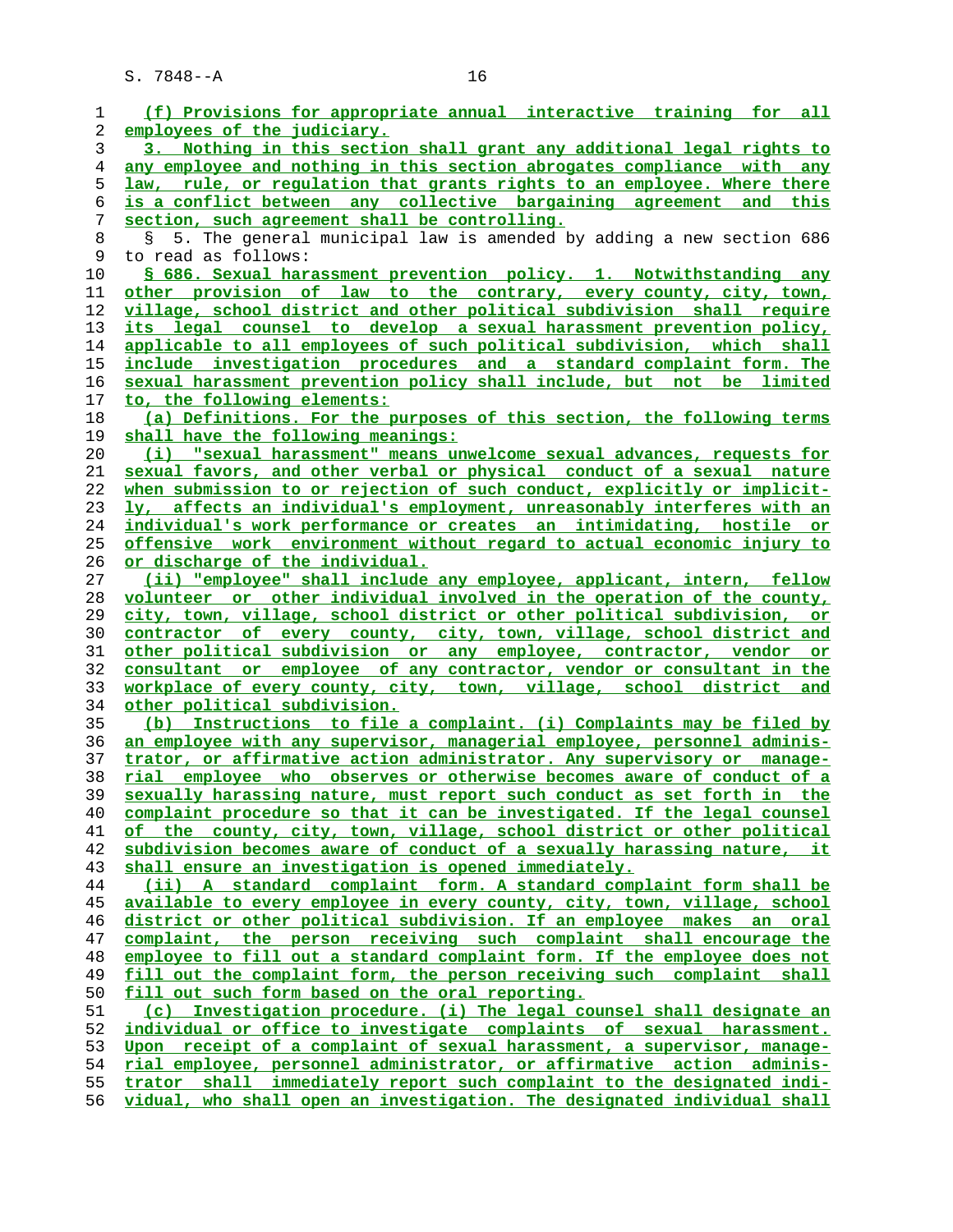| 1        | ensure that he or she does not have a conflict of interest in the alle-                                                                     |
|----------|---------------------------------------------------------------------------------------------------------------------------------------------|
| 2        | gations in the complaint, and if there is any conflict of interest, the                                                                     |
| 3        | individual shall immediately notify the legal counsel, which shall                                                                          |
| 4        | designate a new individual to conduct the investigation.                                                                                    |
| 5        | (ii) An investigation into a complaint of sexual harassment shall take                                                                      |
| 6        | no more than ninety days from the filing of the complaint. If additional                                                                    |
| 7        | time is needed to complete an investigation due to its complexity, a                                                                        |
| 8        | request for an extension may be submitted to the legal counsel.                                                                             |
| 9        | (iii) Any complaint of sexual harassment will be kept confidential,                                                                         |
| 10       | including the identity of complainant, witnesses and the identity of the                                                                    |
| 11       | alleged harasser to the extent practicable during the course of the                                                                         |
| 12       | investigations.                                                                                                                             |
| 13       | (iv) Any appropriate remedial steps may be taken to prevent intim-                                                                          |
| 14       | idation, retaliation, or coercion of the complainant by the alleged                                                                         |
| 15       | harasser. Such steps may include, but not be limited to, preventing the                                                                     |
| 16       | alleged harasser from contacting the complainant or from discussing the                                                                     |
| 17       | substance of the complaint with the complainant.                                                                                            |
| 18       | (v) Such procedures shall also include, at a minimum:                                                                                       |
| 19       | (1) the development of a preliminary investigation plan, which shall                                                                        |
| 20       | <u>include at a minimum:</u>                                                                                                                |
| 21       | (I) an examination of: the circumstances surrounding the allegations;                                                                       |
| 22       | the employment history of the parties; the place, date, location, time,                                                                     |
| 23       | and duration of the incident in question; and prior relevant incidents                                                                      |
| 24       | or allegations, whether reported or unreported;                                                                                             |
| 25       | (II) identification of the complainant, alleged harasser,<br>and any                                                                        |
| 26       | relevant witnesses;                                                                                                                         |
| 27       | (III) identification and communication of any legal hold request on                                                                         |
| 28       | any relevant documents, emails or phone records to legal counsel; and                                                                       |
|          |                                                                                                                                             |
|          |                                                                                                                                             |
| 29       | (IV) a determination of any necessary site visits;                                                                                          |
| 30       | (2) an interview of the complainant, where necessary;                                                                                       |
| 31       | (3) an interview of the alleged harasser, where necessary, which shall                                                                      |
| 32       | conform to the requirements of any applicable collective bargaining                                                                         |
| 33       | agreement or law; and                                                                                                                       |
| 34       | (4) any other relevant information relating to the allegations.                                                                             |
| 35       | (d) Completion of the investigation. (i) After the completion of an                                                                         |
| 36       | investigation, the individual who conducted the investigation shall                                                                         |
| 37       | draft a report, using a standard format developed by the legal counsel.                                                                     |
| 38       | Such report shall contain, at minimum, a summary of relevant documents;                                                                     |
| 39       | a list of all individuals interviewed and a summary of their statements;                                                                    |
| 40       | a timeline of events; a summary of prior relevant incidents; and an                                                                         |
| 41       | analysis of the allegations and evidence.                                                                                                   |
| 42       | (ii) The report shall be submitted to an individual designated by the                                                                       |
| 43       | legal counsel to review the report and make a legal recommendation. No                                                                      |
| 44       | more than thirty days after the completion of such investigation, a                                                                         |
| 45       | legal determination shall be issued. If there is a determination that                                                                       |
| 46       | the complaint or a component of such complaint is substantiated, appro-                                                                     |
| 47       | priate administrative action shall be taken, which shall conform to any                                                                     |
| 48       | applicable collective bargaining agreement or law.                                                                                          |
| 49       | 2. Such policy shall also include, but not be limited to the follow-                                                                        |
| 50       | ing:                                                                                                                                        |
| 51       | (a) Contain a statement that sexual harassment is unlawful pursuant to                                                                      |
| 52       | state and federal civil rights laws, and shall be prohibited conduct;                                                                       |
| 53<br>54 | (b) Contain a statement that retaliation against a complainant,<br>witness or any other individual participating in the investigation proc- |

**ess is unlawful and will not be tolerated;**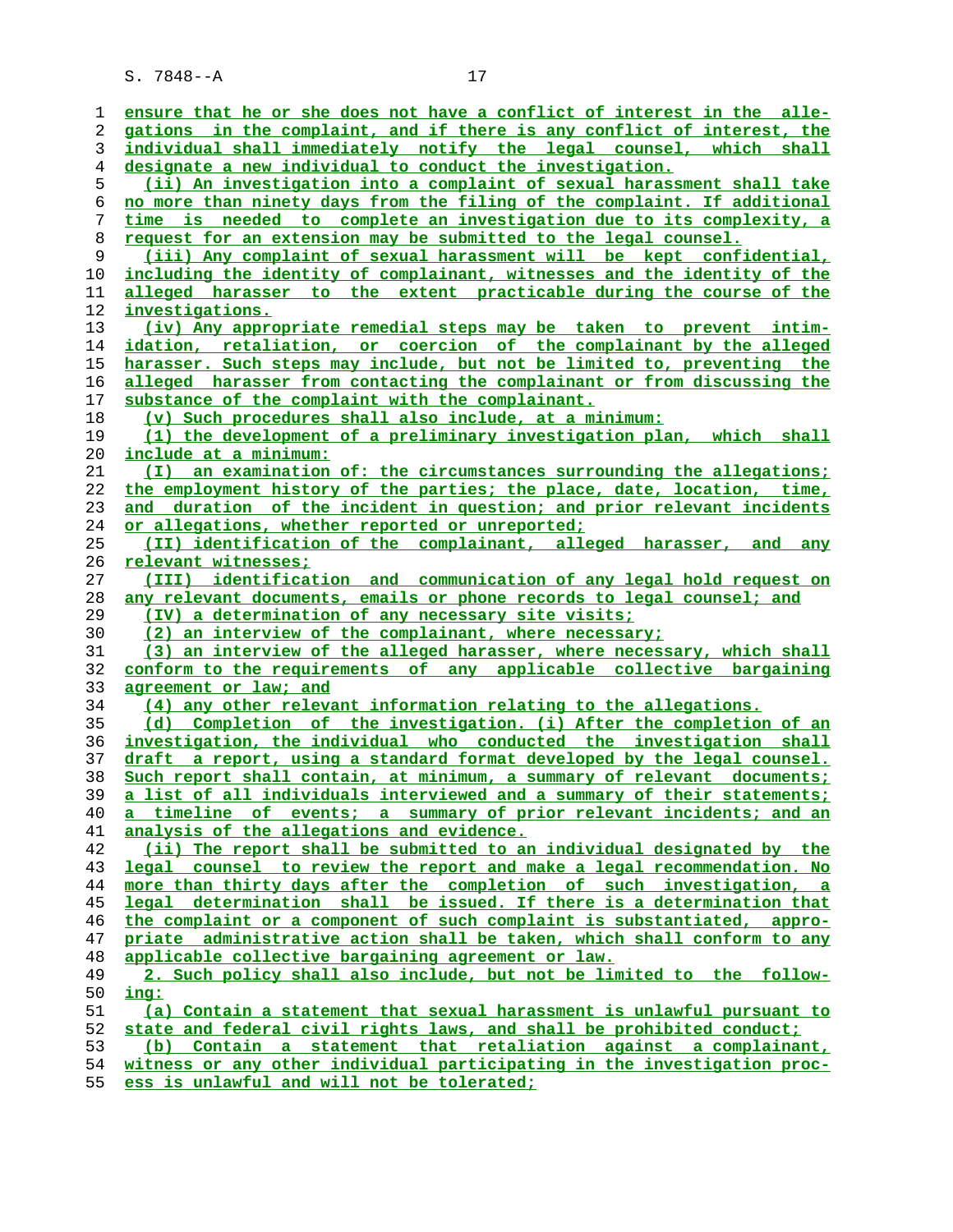**(c) Contain a statement that employees also have the right to file a complaint with the United States equal employment opportunity commis- sion, and the New York division of human rights; (d) Copies of the sexual harassment policy, as well as directions for filing a complaint, shall be distributed to all employees of every coun- ty, city, town, village, school district or other political subdivision upon commencing employment and annually thereafter; and (e) Provisions for appropriate annual interactive training for all employees of the political subdivision. 3. Nothing in this section shall grant any additional legal rights to any employee and nothing in this section abrogates compliance with any law, rule, or regulation that grants rights to an employee. Where there is a conflict between any collective bargaining agreement and this section, such agreement shall be controlling.** 15 § 6. The public authorities law is amended by adding a new section 16 2854 to read as follows: **§ 2854. Sexual harassment prevention policy. 1. Notwithstanding any other provision of law to the contrary, every state and local authority shall require its legal counsel to develop a sexual harassment prevention policy, applicable to all employees of such authority, which shall include investigation procedures and a standard complaint form. The sexual harassment prevention policy shall include, but not be limit- ed to, the following elements: (a) Definitions. For the purposes of this section, the following terms shall have the following meanings: (i) "sexual harassment" means unwelcome sexual advances, requests for sexual favors, and other verbal or physical conduct of a sexual nature when submission to or rejection of such conduct, explicitly or implicit- ly, affects an individual's employment, unreasonably interferes with an individual's work performance or creates an intimidating, hostile or offensive work environment without regard to actual economic injury to or discharge of the individual. (ii) "employee" shall include any employee, applicant, intern, fellow, volunteer or other individual involved in the operation of the state or local authority or contractor of every state and local authority, or any employee, contractor, vendor or consultant or employee of any contrac- tor, vendor or consultant in the workplace of the authority. (b) Instructions to file a complaint. (i) Complaints may be filed by an employee with any supervisor, managerial employee, personnel adminis- trator, or affirmative action administrator. Any supervisory or manage- rial employee who observes or otherwise becomes aware of conduct of a sexually harassing nature, must report such conduct as set forth in the complaint procedure so that it can be investigated. If the legal counsel becomes aware of conduct of a sexually harassing nature, it shall ensure an investigation is opened immediately. (ii) A standard complaint form. A standard complaint form shall be available to every employee of every state and local authority. If an employee makes an oral complaint, the person receiving such complaint shall encourage the employee to fill out a standard complaint form. If the employee does not fill out the complaint form, the person receiving such complaint shall fill out such form based on the oral reporting. (c) Investigation procedure. (i) The legal counsel shall designate an individual to investigate complaints of sexual harassment for the authority. Upon receipt of a complaint of sexual harassment, a supervi- sor, managerial employee, personnel administrator, or affirmative action administrator shall immediately report such complaint to the designated**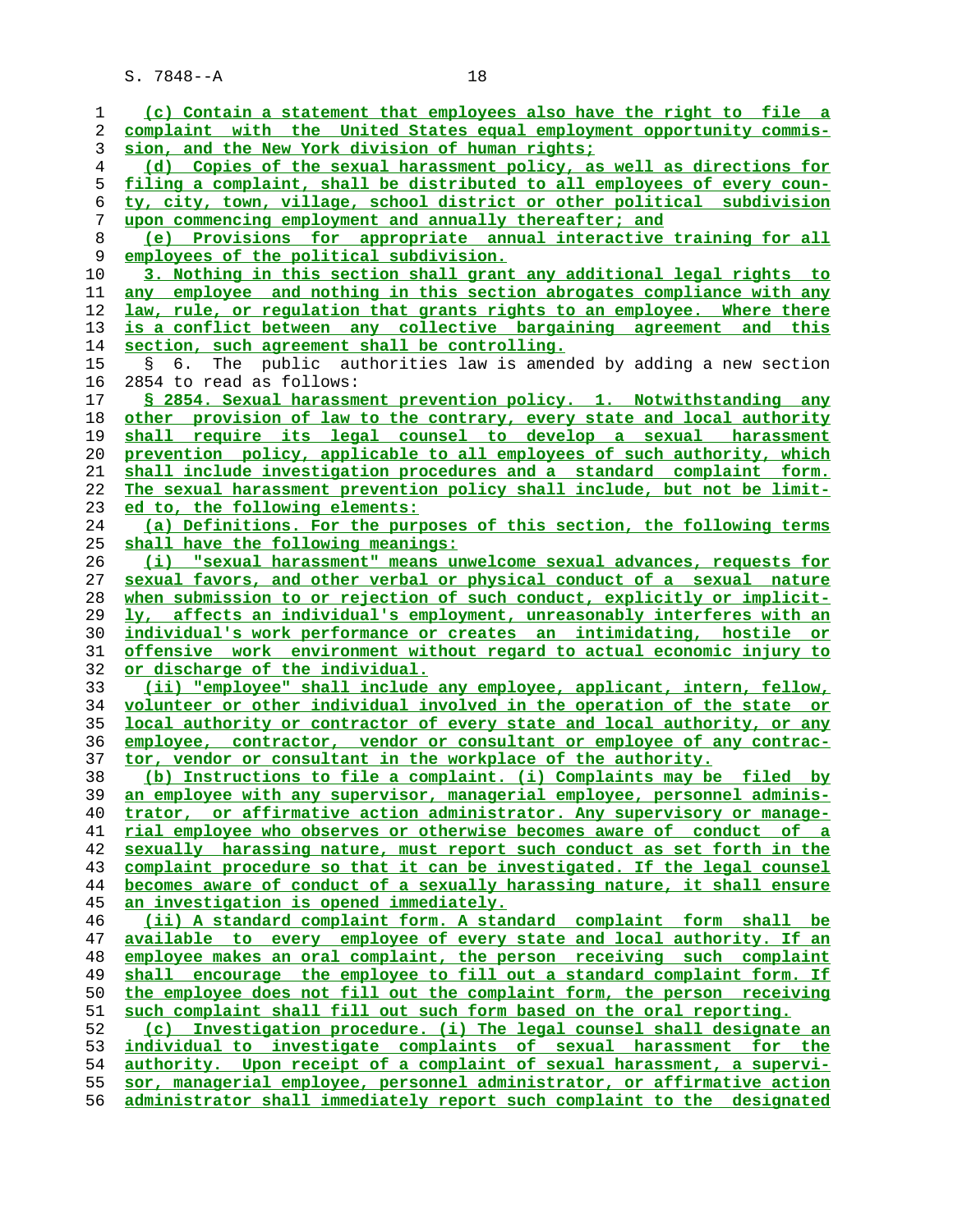| 1  | individual, who shall open an investigation. The designated individual   |
|----|--------------------------------------------------------------------------|
| 2  | shall ensure that he or she does not have a conflict of interest in the  |
| 3  | allegation in the complaint, and if there is any conflict of interest,   |
| 4  | the individual shall immediately notify the legal counsel, which shall   |
| 5  | designate a new individual to conduct the investigation.                 |
| 6  | (ii) An investigation into a complaint of sexual harassment shall take   |
| 7  | no more than ninety days from the filing of the complaint. If additional |
| 8  | time is needed to complete an investigation due to its complexity, a     |
| 9  | request for an extension may be submitted to the authority.              |
| 10 | (iii) Any complaint of sexual harassment will be kept confidential,      |
| 11 | including the identity of the complainant, witnesses and the identity of |
| 12 | the alleged harasser to the extent practicable during the course of the  |
| 13 | investigations.                                                          |
| 14 | (iv) Any appropriate remedial steps may be taken to prevent intim-       |
| 15 | idation, retaliation, or coercion of the complainant by the alleged      |
| 16 | harasser. Such steps may include, but not be limited to, preventing the  |
| 17 | alleged harasser from contacting the complainant or from discussing the  |
| 18 | substance of the complaint with the complainant.                         |
| 19 | (v) Such procedures shall also include, at a minimum:                    |
| 20 | (A) the development of a preliminary investigation plan, which<br>shall  |
| 21 | <u>include at a minimum:</u>                                             |
| 22 | (1) an examination of: the circumstances surrounding the allegations;    |
| 23 | the employment history of the parties; the place, date, location, time,  |
| 24 | and duration of the incident in question; and prior relevant incidents   |
| 25 | or allegations, whether reported or unreported;                          |
| 26 | (2) identification of the complainant, alleged harasser, and any rele-   |
| 27 | vant witnesses;                                                          |
| 28 | (3) identification and communication of any legal hold request on<br>any |
| 29 | relevant documents, emails or phone records to legal counsel; and        |
| 30 | (4) a determination of any necessary site visits;                        |
| 31 | (B) an interview of the complainant, where necessary;                    |
| 32 | (C) an interview of the alleged harasser, where necessary, which shall   |
| 33 | conform to the requirements of any applicable collective bargaining      |
| 34 | agreement or law;                                                        |
| 35 | (D) any other relevant information relating to the allegations.          |
| 36 | (d) Completion of the investigation. (i) After the completion of an      |
| 37 | investigation, the individual who conducted the investigation shall      |
| 38 | draft a report, using a standard format developed by the legal counsel.  |
| 39 | Such report shall contain, at minimum, a summary of relevant documents;  |
| 40 | a list of all individuals interviewed and a summary of their statements; |
| 41 | a timeline of events; a summary of prior relevant incidents; and an      |
| 42 | analysis of the allegations and evidence.                                |
| 43 | (ii) The report shall be submitted to an individual designated to        |
| 44 | review the report and make a legal recommendation. No more than thirty   |
| 45 | days after the completion of such investigation, a legal determination   |
| 46 | shall be issued. If there is a determination that the complaint or a     |
| 47 | component of such complaint is substantiated, appropriate administrative |
| 48 | action shall be taken, which shall conform to any applicable collective  |
| 49 | bargaining agreement or law.                                             |
| 50 | 2. Such policy shall also include, but not be limited to the follow-     |
| 51 | ing:                                                                     |
| 52 | (a) Contain a statement that sexual harassment is unlawful pursuant to   |
| 53 | state and federal civil rights laws, and shall be prohibited conduct;    |
| 54 | (b) Contain a statement that retaliation against a complainant,          |
| 55 | witness or any other individual participating in the investigation proc- |
|    |                                                                          |

**ess is unlawful and will not be tolerated;**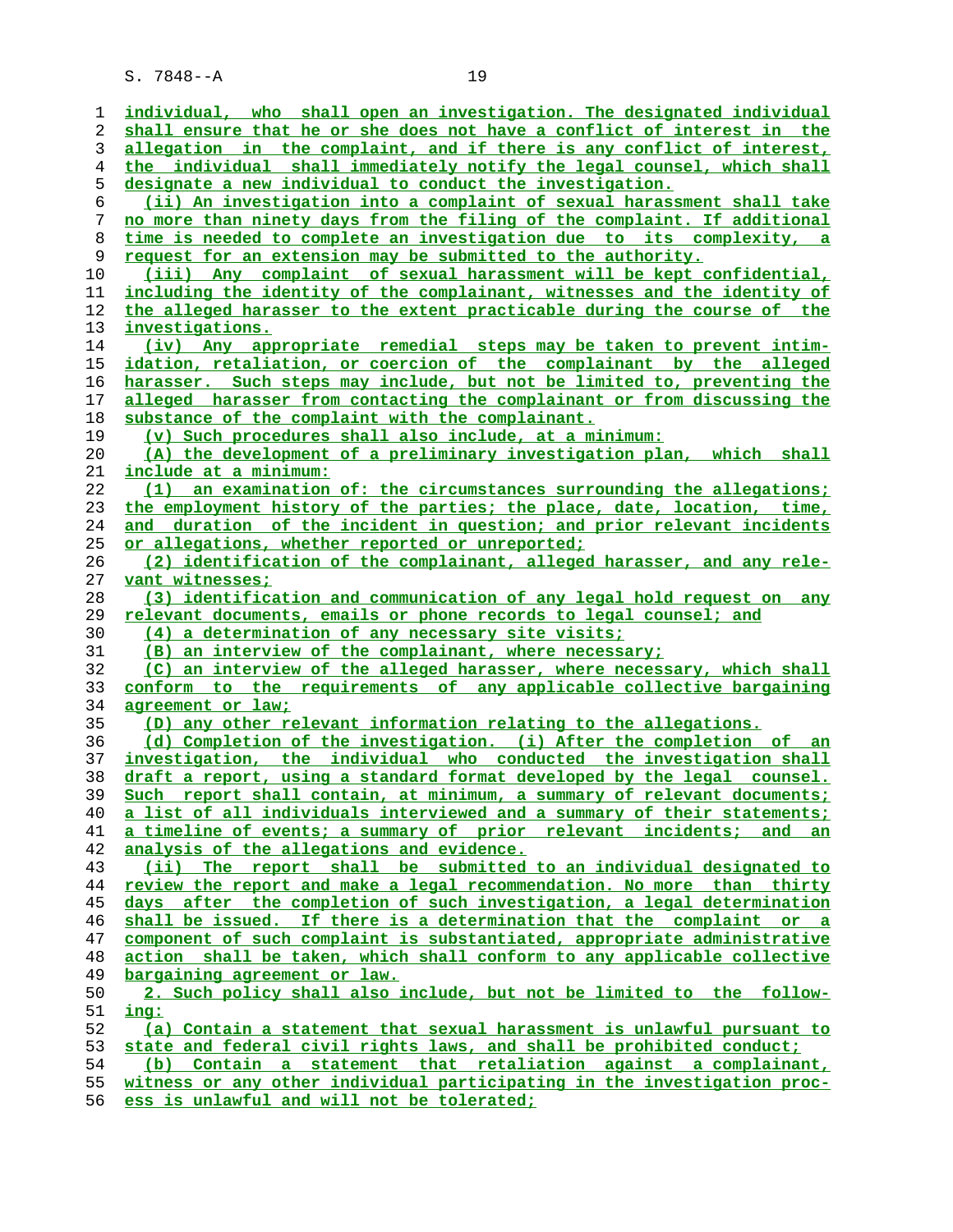| 1  | (c) Contain a statement that employees also have the right to file a                                                           |
|----|--------------------------------------------------------------------------------------------------------------------------------|
| 2  | complaint with the United States equal employment opportunity commis-                                                          |
| 3  | sion, and the New York division of human rights;                                                                               |
| 4  | (d) Contain a statement that employees of state entities also have a                                                           |
| 5  | right to file a complaint with the joint commission on public ethics,                                                          |
| 6  | which shall include the contact information for employees to use to file                                                       |
| 7  | such a complaint;                                                                                                              |
| 8  | (e) Copies of the sexual harassment policy, as well as directions for                                                          |
| 9  | filing a complaint, shall be distributed to all employees of the author-                                                       |
| 10 | ity upon commencing employment and annually thereafter; and                                                                    |
| 11 | (f) Provisions for appropriate annual interactive training for all                                                             |
| 12 | employees of the authority.                                                                                                    |
| 13 | 3. Nothing in this section shall grant any additional legal rights to                                                          |
| 14 | any employee and nothing in this section abrogates compliance with any                                                         |
| 15 | law, rule, or regulation that grants rights to an employee. Where there                                                        |
| 16 | is a conflict between any collective bargaining agreement and this                                                             |
| 17 | section, such agreement shall be controlling.                                                                                  |
| 18 | 7. This act shall take effect one year after it shall have become a<br>Ş.                                                      |
| 19 | law. Effective immediately, the addition, amendment and/or repeal of any                                                       |
| 20 | rule or regulation necessary for the implementation of this act on<br>its                                                      |
| 21 | effective date are authorized to be made and completed on or before such                                                       |
| 22 | effective date.                                                                                                                |
|    |                                                                                                                                |
| 23 | PART G                                                                                                                         |
|    |                                                                                                                                |
| 24 | Section 1. The labor law is amended by adding a new section 44 to read                                                         |
| 25 | as follows:                                                                                                                    |
| 26 | § 44. Prevention of sexual harassment. 1. The department shall produce                                                         |
| 27 | a strong model management policy defining and prohibiting sexual harass-                                                       |
| 28 | ment in the workplace. Such model policy shall (a) define sexual harass-                                                       |
| 29 | ment and provide examples of conduct that would be defined as unlawful                                                         |
| 30 | sexual harassment; (b) include but not be limited to information                                                               |
| 31 | concerning the federal and state statutory provisions concerning sexual                                                        |
| 32 | harassment and remedies available to victims of sexual harassment; and                                                         |
| 33 | (c) inform employees of their rights of redress and the availability and                                                       |
| 34 | forms of complaint resolution assistance available.                                                                            |
| 35 | Such model policy shall clearly state that sexual harassment is                                                                |
| 36 | considered a form of employee misconduct and that sanctions will be                                                            |
| 37 | enforced against individuals engaging in sexual harassment and against                                                         |
| 38 | supervisory and managerial personnel who knowingly allow such behavior                                                         |
| 39 | to continue.                                                                                                                   |
| 40 | 2. The department shall produce a model training program to prevent                                                            |
| 41 | sexual harassment in the workplace. (a) Such model training program                                                            |
| 42 | shall be interactive and no less than two hours in length and include                                                          |
| 43 | (i) a definition of sexual harassment; (ii) examples of conduct that                                                           |
| 44 | would be defined as unlawful; and (iii) information concerning the                                                             |
| 45 | federal and state statutory provisions concerning sexual harassment and                                                        |
| 46 | remedies available to victims of sexual harassment.                                                                            |
| 47 | (b) Such department shall also include information in such model                                                               |
| 48 | program specifically addressing conduct by supervisors as both partic-                                                         |
|    |                                                                                                                                |
| 49 | ipants in a general training program and in a supervisor-specific                                                              |
| 50 | program to prevent sexual harassment in the workplace.<br>3. The department shall consult with the division of human rights in |
| 51 |                                                                                                                                |
| 52 | the production of the information set forth under this section.                                                                |
| 53 | 4. The commissioner shall promulgate requlations allowing for the                                                              |

**distribution of the information set forth in this section and promoting**